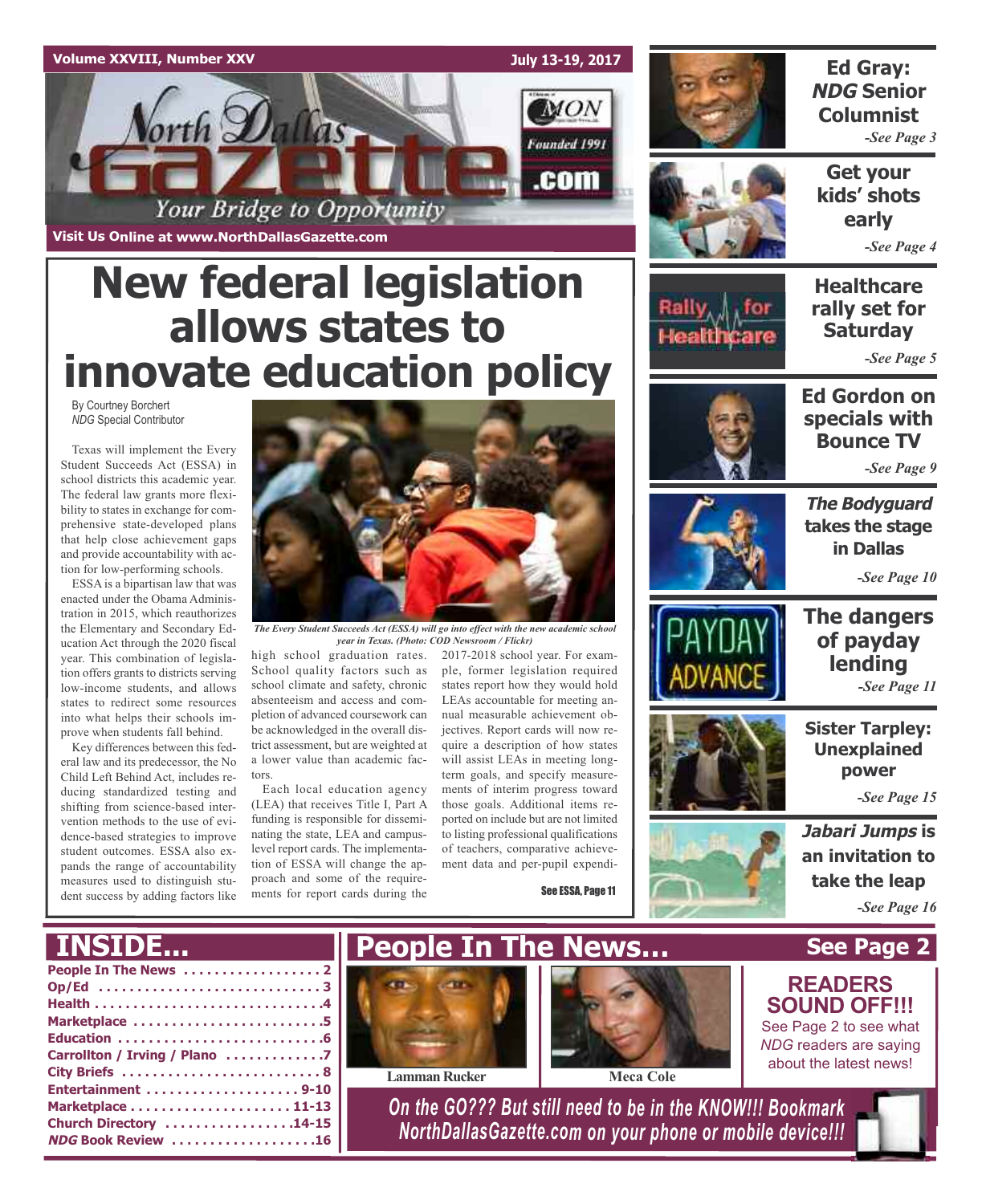#### **People in the News www.NorthDallasGazette.com**

## **Lamman Rucker**

NEW YORK -- Black Enterprise will host its inaugural Black Men XCEL Summit Wednesday, Aug. 30 through Sunday, Sept. 3, at the PGA National Resort and Spa in Palm Beach Gardens, Florida.

This bold, festive, and exciting event was developed to celebrate the many contributions and achievements of today's black men.

The crown jewel of our BMX Summit, The XCEL Awards: An Extraordinary Celebration of Excellence and Leadership, will recog-



nize iconic black men in every field of endeavor from corporate America, to the entertainment industry, science and technology, athletics and sports, the education sector, and beyond.

"The Black Men XCEL selves." Summit is an unprecedented, multiday gathering of black men and the women, who are our most steadfast champions and partners. It was designed to be energizing, uplifting, and loads of fun," says Black Enterprise President and CEO Earl "Butch" Graves Jr. "Black Men XCEL is both a declaration and a quantum leap forward in the recognition of the achievements, leadership, and excellence of black men. It is the perfect opportunity for black men—and the women who love them—to indulge, celebrate, and enjoy them-

Confirmed speakers for the Summit include iconic filmmaker, actor, and comedian Robert Townsend; the former CEO of REVOLT and founder and CEO of The Shadow League Keith Clinkscales; actor, writer, and producer Chris Spencer; Emmy Awardwinning broadcaster Ed Gordon; actor Lamman Rucker; life coach, author, and TV lifestyle personality Dee Marshall; executive chef Ron Duprat; comedian Jonathan Slocumb, and many more.

With a slew of nationally recognized leaders, BMX will also provide attendees with live comedy and topnotch musical performances; a star-powered awards dinner; and—of course—luxury spa and world-class golf services. Attendees can make the most of their ultimate weekend getaway by enjoying a relaxing paint and sip class, participating in the cuttingedge fitness classes, or indulging in a taste of the good life at PGA's worldclass spa. In addition, BMX atten-

dees can engage in the many health, finance, and business workshops, and enjoy thought-provoking,

insightful panels, such as: • How to Be a Mogul: Building Your Empire

• The Fatherhood Factor: Excelling as Teachers, Role Models, and Leaders

• Women Uncensored: Why We Love Black Men

• Leading and Succeeding in Corporate America

• The Black Men XCEL Special Luncheon: Black Men in Hollywood

• Replicating Success: How to Scale Models for Mentorship

• Young Men and Sports: Golden Opportunity or Fool's Gold?

• The BMXCEL Barbershop Debates

## **Meca Cole**

ATLANTA – Meca Cole, founder of That Millennium Mom, has successfully launched a new campaign aimed at showing stressed mothers that perfection is not possible, and how to focus on achieving a joyful life balance. The wife and mother of 4 is sharing her multiple experiences with postpartum depression (PPD) by engaging with families through her blog and social media platforms.

"PPD was the most challenging condition I have ever faced. I experienced PPD with each of my four



children and only recently overcame it six months ago," Cole recently told Rolling Out magazine. "This is why my next step and goal is to create a movement for mothers and especially millennium mothers by encouraging them, showing them how to build a strong support system and showing them how to finally love themselves again. It's crucial for mothers to be in a positive state of mind, after all, we are the heart of our families."

Cole said it is important for mothers to establish a support system and to related to each other. One of the goals of her effort is to connect Millennium Moms across the world.

"A woman with PPD needs a supportive husband by her side," Cole added. "PPD can be extremely overwhelming for the

spouse especially if their spouse never experienced depression. But the most important thing the spouse can do is research the condition and completely understand it. Also, being empathetic to their spouse, taking them to the doctor and developing a tap out method when they see their spouse getting overwhelmed."

Cole's purpose and passion also lies in growing her two business That Millennium Mom and Mink Kiss Brow & Beauty Lounge. Together, she hopes to create a movement impacting moms to make themselves a priority by taking time to pamper themselves on a regular basis.

"Helping moms understand that it's OK to not be perfect and I want them to understand they are not alone," Cole said.

Cole became a single mother at age 21, married by the age 25 and a mother of 4 with a set of Irish Twins by the age 30. She suffered form Post Partum Depression (PPD) 9 years out the 13 years of being a mother and due to her struggle with PPD and anxiety she dedicates her time motivating and mentoring other mothers who struggle with PPD, anxiety or simply struggle with #mommylife.

Cole's goal as The Millennium Mom is to reach as many Moms raising children in this millennium as possible and assure them that perfection is impossible. She is also very passionate about The Millennium Mom movements mommy group, seminars, mommys night out, pamper mom events and being a hands on Mentor for Moms in need.

For more details and to learn more about That Millennium Mom, please visit:

Blog: https://thatmillenniummom.wordpress.com/

## **NDG Readers Sound Off...**

#### **Rising basketball star Tony Farmer's tragic fall**

Really? He beat a girl and the judge is racist. Idiot. *-- Bill McCormick*

To me the judge is a racist she know and knew he was a rising basketball star and she tried to block it but what God has for you it's for you. A devil in a dress lol

*-- Ricky Johnson*

**Dallas ISD Battles Declining Enrollment, Funding Cuts in Approved \$1.4 Billion**

#### **Budget**

How can the state just cut funds to Disd knowing we are being robbed by corruption of Sce funds for at risk schools?

What can we do by God to get needed resources for our inner city southern sector schools with high at risk enrollments?

This is how gerrymandering, voter id (jim crow) masked laws are slowly diminishing the civil rights gains that helped all poor people and not just minority's

Our body politic has been seized by crooks on

every side leaving a void of fair and needed resources. God, good Lord, how much can our system bear to be held hostage to the profiteers and redneck lobbyist that suck like vampires the bloodline of policies and programs of local and state institutions that were meant to aid the poor in our society.

What truly happens to a Dream deferred?

Mass protest, high crime, and overwhelming poverty that will negatively affect everyone everywhere throughout American society.

*-- Concerned Citizen*

**Jabari Jumps** My granddaughter is taking swimming lessons,

perfect timing. *-- David Warren Petersen*

#### **Dallas Poverty Reaches Tipping Point**

They allowed all that so called affordable housing to be built, but unless you're on assistance, you are priced out.

*-- Doretha Reeves*

**To share your opinion visit NorthDallasGazette.com**



\$69\* DIVORCE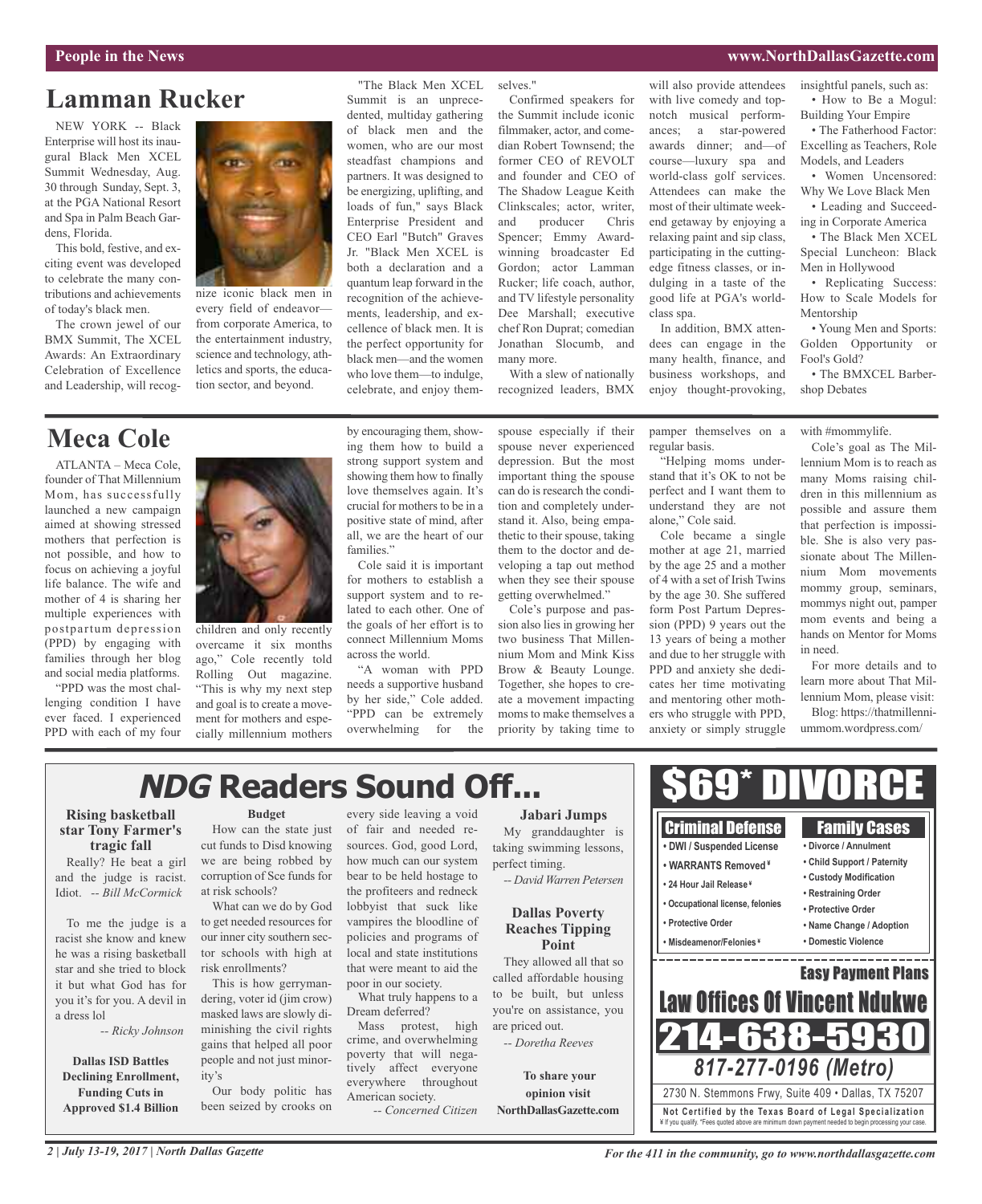#### **www.NorthDallasGazette.com Op-Ed**



P.O. Box 763866 - Dallas, Texas 75376-3866 Phone: 972-432-5219 - Fax: 972-509-9058

*"Do what you say you are going to do ... when you say you are going to do it."*

**Publisher's Office:** publisher@northdallasgazette.com

**Sales Department:** marketing@northdallasgazette.com 972-509-9049

**Editorial Department:** editor@northdallasgazette.com

#### **Online:**

www.NorthDallasGazette.com www.twitter.com/NDGEditor www.facebook.com/NorthDallasGazette www.pinterest.com/NDallasGazette www.instagram.com/NorthDallasGazette

## STAFF

**Editor** *Ruth Ferguson*

**Religious/ Marketing Editor** *Shirley Demus Tarpley ("Sister Tarpley")* **Senior Columnist** *Ed Gray*

**Contributing Writers**

**Chairman Emeritus** *Jim Bochum 1933 – 2009*

**Published By**

*Minority Opportunity News, Inc.*

**Web Master** *Todd Jones*

**Special Projects Manager** *Edward Dewayne "Preacher Boy"Gibson, Jr.*

**Community Marketing** *Nina Garcia Nadina Davis*



Who, What, When, Where and Why?



*North Dallas Gazette assumes no responsibility for unsolicited material and reserves the right to edit and make appropriate revisions.*

*The North Dallas Gazette, formerly Minority Opportunity News, was founded in July 1991, by Mr.Jim Bochum and Mr.Thurman R. Jones. North Dallas Gazette is a wholly owned subsidairy of Minority Opportunity News, Inc.*

#### **Gray** NDG Senior

Is the NAACP still relevant? That's the question asked of me after I attended a recent NAACP meeting. The question was posed not by an interested bystander, but a fellow NAACP member. If you have to ask that question then there are issues of relevancy.

Ed

**Columnist** 

I have been a long-time member of the NAACP, I have been active for over thirty years. These questions have plagued the NAACP since I was a young man. I have been traditionally supportive of the NAACP in a historical context, of what they have done in the past.

In its glorious past here in Dallas, the NAACP has led the fight to desegregate the Dallas Independent School District and the fight for equal pay for Dallas school teachers. Though these battles were won in the courtroom, the drama played out in the court of public opinion. The strength of the

NAACP collective victories in the past was won by organization and lawsuits. This along with activism made the Dallas NAACP respected as a protector of social and civil rights.

**Is the NAACP still relevant?**

Today's Dallas NAACP is a much-heralded new brand of NAACP leadership has internal as well as external challenges to overcome. The internal question regarding leadership is to how to coordinate an effective response in this age of social media which is geared toward a fast-paced activist social movement There must be increased visibility through a visible and effective online presence.

The NAACP's response to a growing litany of social problems has been to participate in other organizational marches. Whether it is responding to police brutality in the Dallas-Fort Worth area such as the Jacqui Craig arrest, or the Jordan Edwards murder in Balch Springs, the NAACP has acted as if it was a junior partner in the junior league of social justice. I applaud cosigning to other social justice movements however, leadership is leading

the fight, not being in a city in the United States. In fight.

The Dallas NAACP has not lead a march, proposed any legislative changes, redressed any legal concerns, nor promoted any agenda that has moved social justice forward. The Dallas NAACP has behaved more in a corporate manner than a traditional civil rights organization. The NAACP has devoted more time planning for banquets and attending conventions than being a power in the streets or being a power in the suites. I stand ready to assist in any meaningful manner to move the NAACP mission forward.

Social justice is more than the laudatory commendations awarded to companies that buy the most tables at Freedom Fund Banquets. It means devoting more time to further the concerns of the NAACP. It means organizing for social justice, political organization, environmental rights, economic rights, and judicial reform.

Dallas is one of the leading centers of mass incarceration in the nation. It has traditionally had more DNA exonerees than any other

our black communities of the metroplex, more children go to bed hungry than anywhere else, which leads to a poor learning environment. Therefore, our public schools operate as centers for food, rather than centers of education.

Is the NAACP still relevant? Yes, it is. It is only as relevant as the leadership and those that are its members. We must all work together to keep the NAACP relevant.

We don't have to answer with our lives, we only have to answer with our time. I encourage all to increase the relevancy of the NAACP by joining if you are not a member. I encourage you to be an active committee member. We all can answer the question of NAACP relevancy by moving leadership forward to keep us all viable. We have come too far, and sacrificed too much, to not remain relevant.

I am Ed Gray and this is straight talk.

*Ed Gray, the host of The Commish Radio Show airing Saturdays 3 p.m. – 5 p.m. on FBRN.net, can be reached at eegray62@att.net.*

## **Throw the doors of opportuntiy wide open for our youth**

By Rep. Robin Kelly (D-Ill.)

(NNPA) These are dark times in Washington. It's no secret that President Trump and his team are working overtime to turn back the clock on our rights and divest from our communities.

If you want to know where the President stands on the welfare of the African American community, look no further than his immoral budget. It eliminates programs that feed hungry kids, support veterans and help families buy their own home.

We must resist. We must reverse their damage and prevent them from doing it again. Let's push forward and throw wide the doors of opportunity for all.

President Barack Obama led our recovery from the worst economic recession

since the Great Depression. Together, we saved our economy and created more than 14 million jobs, more than ten times the number created under the previous President George W. Bush.

But today, we are seeing that jobs are being lost; wages aren't keeping up and bills are piling up. Tragically, my Republican colleagues' solution is more tax credits for the super-rich.

My solution is different. It's called the "Today's American Dream Act" and will empower families with the security of a good job, a good education, home ownership and access to healthcare.

I introduced this comprehensive, 25-section bill so our young people can live the American Dream by training them for good jobs,

creating more good jobs and innovating the future.

Business leaders, especially in the technology and advanced manufacturing sectors, regularly tell me that they have thousands of open jobs, but don't have the qualified candidates.

My bill would help people get the training they need for good-paying jobs by investing in apprenticeships, training and re-training programs and expanded student aid for career and technical education.

Additionally, my "Community College to Career Fund Act" would partner businesses with our remarkable community colleges to develop curriculums that turn students into careerready graduates.

If we used these programs to fill just 10 percent of Chicagoland's open manufacturing jobs, we'd add \$105 million in wages to our communities each and every year.

We also need to invest in tomorrow, by investing in the science-technology-engineering-mathematic (STEM) fields.

Taken together, the "Today's American Dream Act" will train our young people for the opportunities of today and prepare them for the possibilities of tomorrow. It's time to pass the "Today's American Dream Act" and throw wide the doors of opportunity.

*Congresswoman Robin Kelly represents Illinois'2nd Congressional District. She is the former chief of staff to the Illinois State Treasurer. Follow Rep. Kelly on Twitter @RepRobinKelly.*

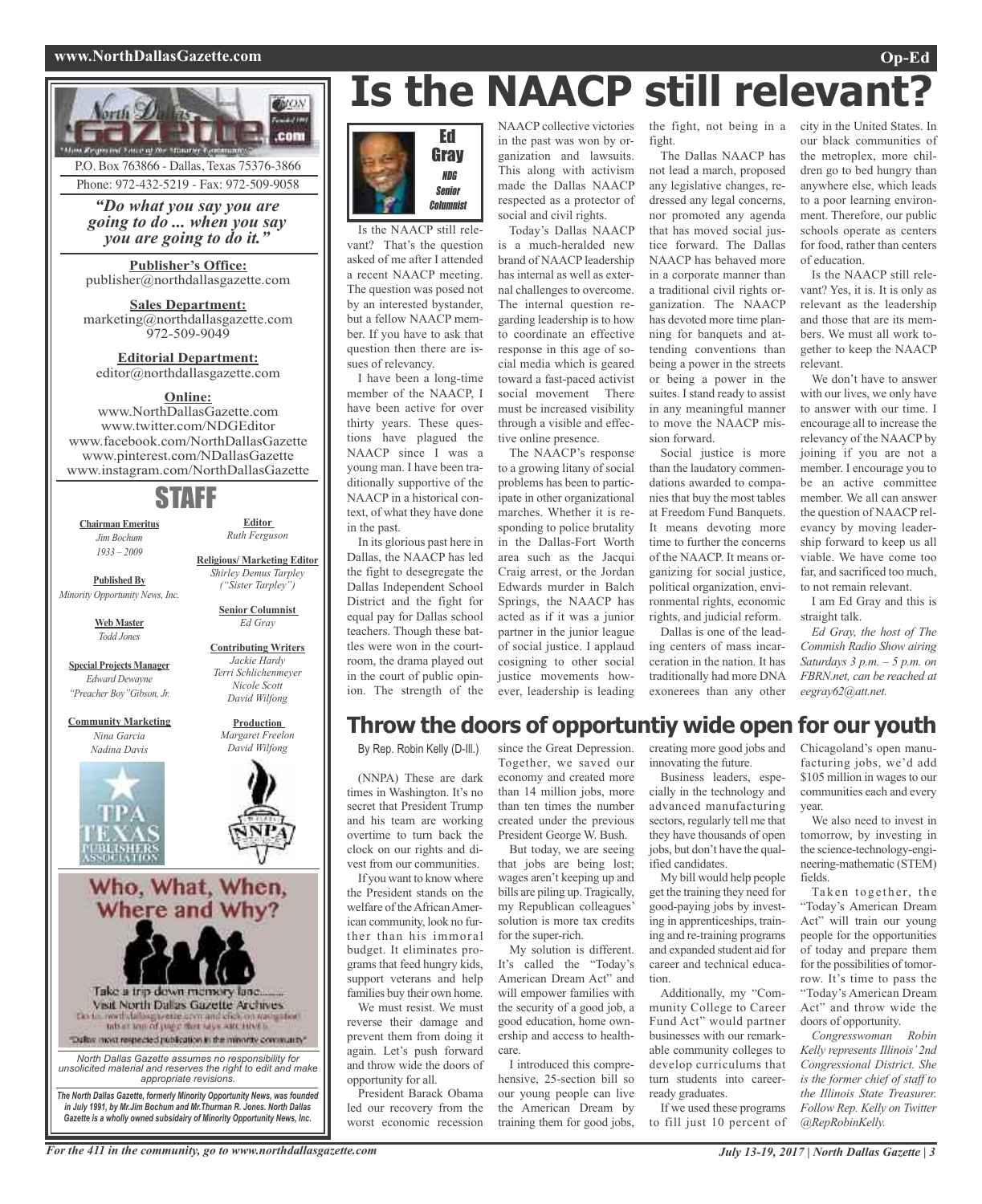## **Beat the back-to-school rush, get immunizations now**

Dallas County Health and Human Services (DCHHS) is reminding all parents that now is the best time to get required school vaccinations. DCHHS is urging parents to bring their children in early before the back-to-school rush. There are six clinics open Monday-Friday from 8 a.m. to 4 p.m to help parents kick off the school year.

"Planning for the next school year may not be on the minds of parents or students as we are in the middle of summer, however



waiting lines for immunizations are expected to spike in the coming weeks." said Zachary Thompson, DCHHS director. "We

know from previous years the lines are much longer as we get closer to school starting."

Appointments aren't nec-

essary. The cost for Texas Vaccine for Children (TVFC) eligible immunizations is \$10 for the child's first visit and \$5 for returning patients. Waivers are given to families in need. Clinic locations are:

• DCHHS Stemmons Immunization Clinic, 2377 N. Stemmons Freeway, Rm. 159 (first floor) in Dallas. Extended hours 8 a.m. – 6 p.m. Wednesday *U.S. Navy / Flickr*

• Oak Cliff Branch Immunization Clinic, 1113 E. Jefferson Blvd. Suite 200 in Dallas

• John West Branch Immunization Clinic, 3312 N. Buckner Blvd. Suite 200 in Dallas

• Irving Branch Immunization Clinic, 440 S. Nursery Rd. in Irving

• North Dallas Branch Immunization Clinic, 8202 Spring Valley Rd. #200

• Carrollton Farmers Branch Immunization Clinic, 2774 Valwood Pkwy. in Farmers Branch

College students are also able to get the state required meningitis vaccine at DCHHS clinics. Without

the vaccine, they cannot enter college.

Those students include anyone who is a first-time student of a public, private or independent institution of higher education, transfer student or a student who previously attended an institution of higher education before January 1, 2012 who is now enrolling again following a break in enrollment.

For more information, visit the DCHHS website: www.dallascounty.org/department/hhs.

## **Blacks suffer higher rates of fatal first-time heart attacks than whites**

Black men may have similar risk of coronary heart disease as white men, but their first cardiac event is twice as likely to be fatal. That means preventing a first heart attack is even more crucial for blacks, according to research findings reported in the American Heart Association's journal Circulation.

In an analysis that examined cardiac events in three major heart studies, researchers found that in two of these studies, black adults aged 45-64 have about twice the risk of fatal events compared with whites. The same is true for older individuals, with less pronounced differences. The study found that this high risk may be due to cardiovascular risk factors and the conditions in which people are born, grow, work and live – known as social determinants of health.

However, the findings differed for nonfatal events.Accounting for these same factors resulted in lower risk of nonfatal events in black men compared to white men, with similar patterns among women that were not statistically significant. According to the researchers, blacks

have a higher burden of unfavorable social determinants of health and cardiovascular risk factors, so the lower risk of nonfatal cardiac events among blacks, especially black men, after accounting for these factors was surprising. These findings suggest that some other factor that the researchers could not measure may be driving the findings.

"Our concern is that blacks may not be seeking medical attention for important symptoms that could signal heart problems," said Monika Safford, M.D., senior author and John J. Kuiper Professor of Medicine and Chief of General Internal Medicine at Weill Cornell Medical College in New York. "Greater public awareness of heart attack symptoms would benefit everyone. Many people think that heart attacks are only present if they have severe chest pain. In fact, many heart attacks cause only mild symptoms and people may mistakenly think they are having a bout of indigestion." If the heart condition is not recognized, medications that save lives after a heart attack cannot be offered.



### **Odds for receiving a kidney transplant now equal for African-American candidates**

(Black PR Wire) RICH-MOND, Va. - Improvements in national kidney transplant policy have evened the rates at which African-American transplant candidates receive kidneys from deceased donors, according to data from United Network for Organ Sharing (UNOS). They serve as the national Organ Procurement and Transplantation Network (OPTN) under federal contract.

National kidney allocation policy has been refined a number of times over the past 25 years to improve equity in transplant access. A recent analysis of the most recent policy, implemented

in December 2014, shows progress on many key goals in its first two years of operation.

As of November 30, 2016, African-Americans represented 33.3 percent of candidates listed for a kidney transplant, while 34.5 percent of deceased donor kidney recipients from December 2015 through November 2016 were African-American. The analysis also shows parity in listing and transplant rates among Hispanic and Caucasian candidates.

"The transplant community has striven for many years to close ethnic gaps between people who are listed for a kidney and those re-

ceiving them," said Jerry McCauley, M.D., M.P.H., FACP, immediate past chair of the OPTN/UNOS Minority Affairs Committee. "African-Americans are at higher risk for developing end-stage kidney disease than other ethnicities, and thus they're listed for kidney transplantation at a rate higher than they represent in the U.S. population.

"Minority candidates still face challenges, as they often are not referred for transplant as quickly as others and can take longer to complete their evaluations. Once they are listed, however, the new allocation system provides equal access to transplantation."

### Introducing a new way to meet, work & play! The Economic Empowerment Center is the perfect place

for your next trade show, conference or private party!



Monthly meetings ·Special events ·Trade shows

Contact us at 214-540-6932 or

leasing@transformanceusa.org

·Business seminars ·Birthday parties 8. Curiceaferas

Holday parties. Non-profit compaign kickoffs Church terrices

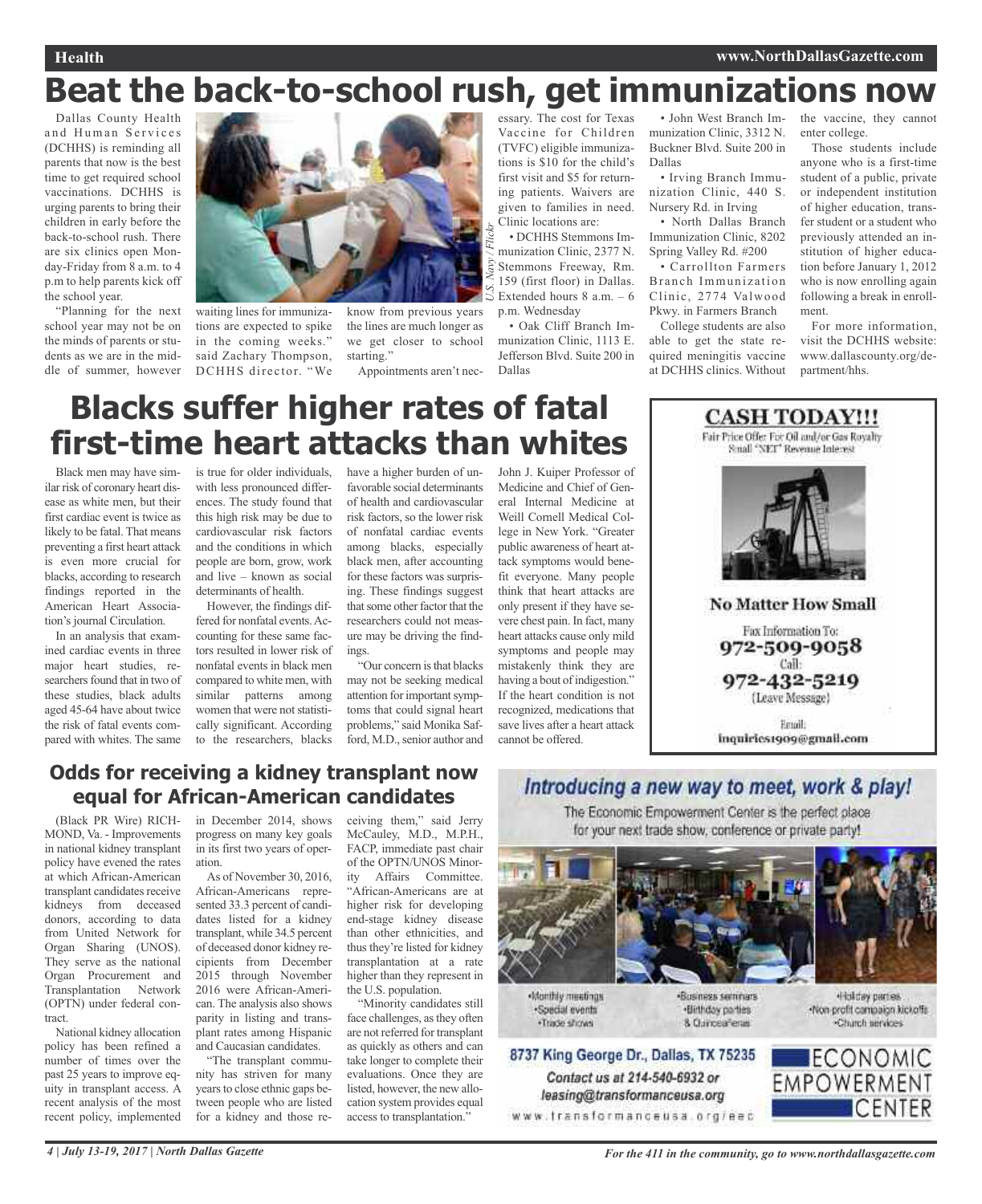## **Healthcare Rally planned for Saturday at Klyde Warren Park**

Women's March DFW, Preston Hollow Democrats, Texas Organizing Project, Four Seasons Decorations and Planned Parenthood of Greater Texas will be hosting faith leaders, healthcare professionals, community advocates and the general public for a Rally for Health



Care. The event is scheduled for Saturday, July 15th from 6 -8 p.m. at Klyde Warren Park.

The rally will feature speakers, from a variety of backgrounds, discussing the impact that the Affordable Care Act (ACA) has had on their lives and what repealing or replacing it would mean for the lives of all Texans. The rally will be of-

ficiated by Joanna Cattanach.

Joanna is an educator, a Latina activist, a former television reporter, a former foster child in Texas and now a Democratic candidate for Texas state representative in House District 108. "The focus of the rally is

to educate, motivate and encourage people to continue contacting their elected officials to demand the ACA's essential health insurance coverage not be eliminated," said Katherine Mc-Govern, lead organizer with Women's March DFW.

Scheduled speakers in-

clude (not a complete list): • Zachary Thompson – Director, Dallas Co. Health & Human Services

• Kelly Hart – Sr. Director of Public Affairs, Planned Parenthood of Greater Texas

• Local citizens, activists and faith leaders

## **Senior living marketing agency aids communities with CARF accreditation process**

Love & Company, a nationally recognized senior living marketing firm, is now offering a service to provide customized crisis communication plans for senior living communities with rehabilitation services that are looking to acquire or renew CARF accreditation.

As part of the accreditation process, CARF (Com-

mission on Accreditation of Rehabilitation Facilities) now calls for written procedures regarding external communications, including media relations and social media as part of their risk management requirement. Understanding the importance of risk management, Love & Company's public relations and integrated media services offers customized crisis communication plans that outline steps for external communications, including media relations and social media strategy.

"Communities must be ready to respond to a crisis quickly using a variety of both traditional and digital tools," explains Kayla Caw,

public relations and integrated media manager at Love & Company. "With social media today, a community's reputation can be on the line in the blink of an eye, and it's up to the community to take control of the conversation."

With this service, Love & Company aims to make the rigorous CARF requirements easier for communities to attain and maintain. Not only will customized crisis communication plans aid communities in establishing themselves as an accredited care provider, but also provide an integral piece to any community's risk management strategy, regardless of accreditation. CARF is an independent,

nonprofit accreditor of health and human services. According to their website, accreditation from CARF provides a "visible symbol that assures the public of a provider's commitment to continually enhance the quality of services and programs with a focus on the satisfaction of the persons served."

## **Commercial music students hit the right notes at Cedar Valley College**

Michael Robertson and some of his friends – Zantana Zuniga and Johnnathan Melendez included – have recurring weekly appointments as part of their work.

But those appointments aren't in an office, and they don't involve talking about sales, hiring employees or conducting other business. Their get-togethers take place in a large music studio at Cedar Valley College.And they don't just talk. They "jam" to jazz, rock, rhythm and blues, and other genres.

The trio are students in the college's commercial music program, which teaches them about different aspects of the music industry.

"This is not a classical music program," said Dr. Kathryn Brown, commercial music program coordinator at Cedar Valley. "Commercial music is anything from pop to jazz to hip hop, and everything in between. It's most of the music you hear on the radio."

Brown said students can choose from four different tracks in the program, but every track offers facets of each one: recording technology; digital music production and composition; music business and entrepreneurship; and performing musician.



*Cedar Valley student Tiffany Briscoe wants to work in music theater, and is working toward that end with the college's commercial music program. (Photo: Cedar Valley College)*

"We get a mix of students, but they all have something in common," said Dr. Mike Bogle, professor of music production and composition at the college. "Every student wants to be in the music industry, performing, recording, producing and composing."

#### **Pursuing a passion**

Patti Ruth, a registered nurse by profession, said she has been attending classes in the program since 2000 because she's "addicted to music." The 62-year-old said she already has all the credits she needs for a degree in commercial music, but she has kept taking classes so that she can sing jazz and blues after she retires at the end of this year.

Ruth said, "My passion is music and my profession is

nursing, but I will soon retire. Then my passion and profession will be music."

Tiffany Briscoe, who graduated in 2016 but is taking music theory classes now, said she always knew she had talent, but her parents didn't know how to get her involved in her passion.

"I used to walk around the house singing, and my parents heard me," said Briscoe. "My love for singing and performing grew over time."

Briscoe, who sang and danced in Cedar Valley's Family Music Theater production of the classic musical "Hairspray" this summer, said she plans to work in musical theater and go into voice acting.

Briscoe said she already has performed as a singer at Dallas clubs in Deep Ellum.

She recalled, "It was nerveracking to sing on stage at those clubs. I was nervous, but I still wanted to get up there and sing. It went better than I thought!"

Zantana Zuniga, who graduated from Cedar Valley in 2015 and now tutors other students at the college, said he always wanted to pursue music and recording technology, but his parents told him that he wouldn't be able to get a job in that field. He started studying nursing instead.

Zuniga said his father used to play the guitar, and he eventually asked his parents if he could pursue his passion for music; they consented. "I always imagined myself being a musician and playing the guitar. I was in a band, and it was all I wanted to do, but people said I was going to go hungry!" he exclaimed.

#### **Growing a talent for music**

Bogle, who is a multiple Grammy Award nominee, said many of the students who enter the program start from scratch. "It's amazing to see when people discover they have musical talent," he added.

Johnnathan Melendez, who is majoring in commercial music in all four of the program's tracks, started his

college career as a business major. He said he spent two years in that program before he decided he wanted to go into music – against his parents' wishes.

"I came in for a business degree, but I felt something for music," Melendez said. "I discovered and trained my talent. I had raw energy, and I found out I could sing."

Melendez, who expects to graduate in December, added that eventually he picked up the piano and took lessons. "The professors took my talent and shaped it. I worked hard and trained to develop it."

Robertson, who graduated in May, said he first became interested in music after his grandmother gave him piano lessons for Christmas when he was nine years old.

Robertson stated, "I love playing music. I grew up with R&B, jazz and classical, but I've learned Brazilian, Cuban and African rhythms here. My colleagues here really inspired me, and I'm looking forward to forming a group some day."

Bogle insisted that it takes hard work to succeed in the music industry. Paraphrasing American inventor Thomas Edison, he said, "Music is 1 percent inspiration and 99 percent perspiration. It's hard

to create a hit song, and there hasto be some creative sauce in there."

#### **Do, re, mi, fa, sol, la, ti, do…jobs!**

Brown said the idea that music performers don't do very well financially is somewhat of a myth, but being successful requires a lot of hard work.

"There is a perception that music performers are swimming through life as artists," Brown said. "There are very clear things they have to learn and do. It's a process. It's not just a magical thing that someone will discover them on YouTube."

Brown said the business side of the program helps prospective performers promote their talents to succeed.

Brown added, "What we're trying to do with all tracks is produce well-balanced musicians who know how the music business works, as well as graduating students who know how to breathe in order to support a good tone."

Brown said the Dallas area offers many employment opportunities because there's an abundance of event locations and music industry-related businesses in the region.

"We have music venues,

#### See MUSIC, Page 10

**Community**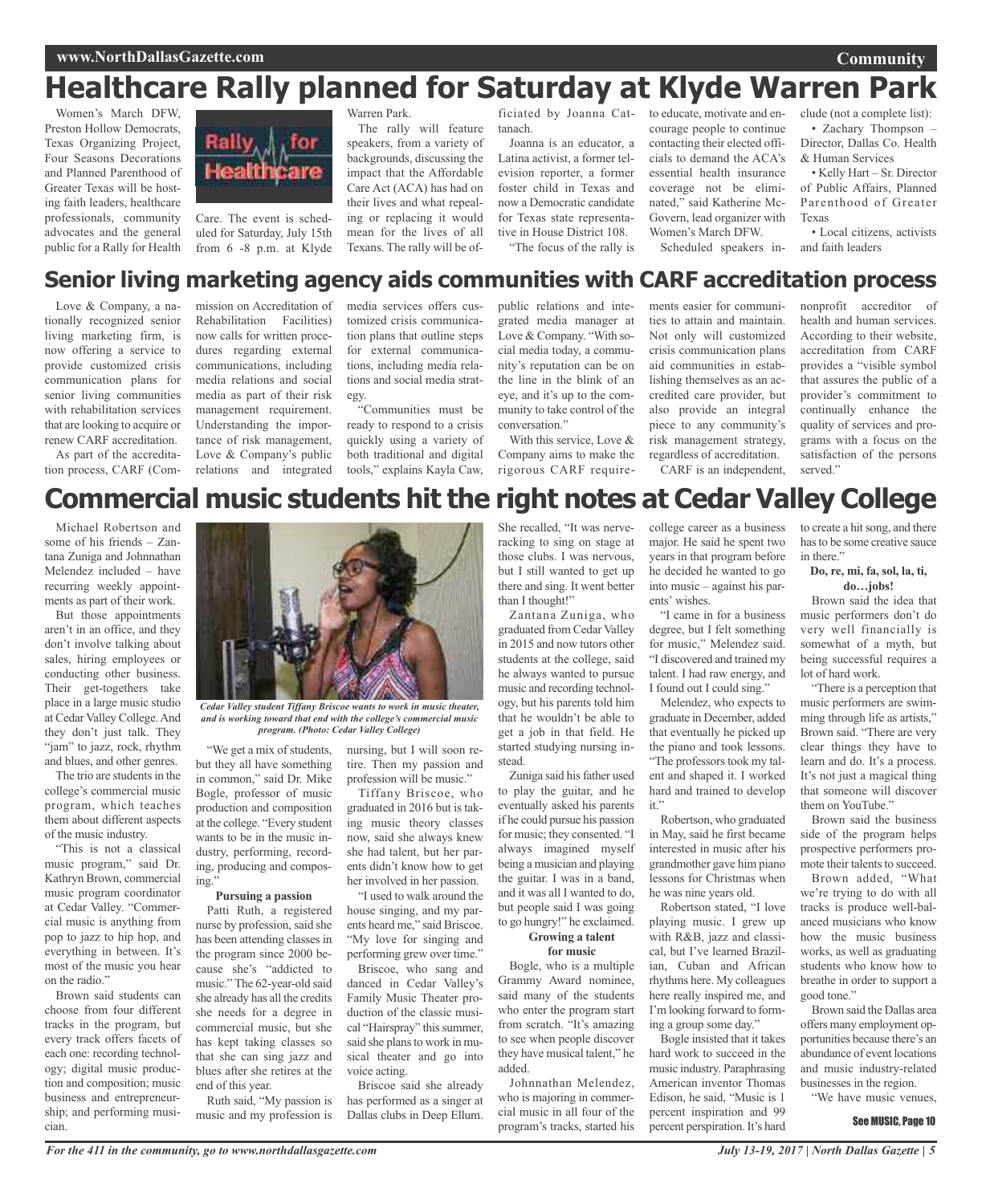## **Jarvis Christian College Enactus team wins national title**

Hawkins, TX – Jarvis Christian College's Enactus Team surpassed 39 competing universities from around the country to win the firstplace national title in the Robert Wood Johnson Foundation's "Students for Health" Project Competition.

The grand prize was recently awarded at the Enactus USA National Expo in Kansas City, Missouri, before an audience of more than 3,000 corporate executives, educators and students. Jarvis students participating include Brian Alexander, Wendon Blair and Carlos Villareal. Ches Talley is



*Quiana J. Lewis, with the Robert Wood Johnson Foundation, presents Jarvis Enactus Team President Brian Alexander with the first-place national award in the 'Students for Health' Project competition.*

Jarvis Enactus Team adviser. The "Students for Health" Project Competition pro-

vided an opportunity for Enactus teams, through a grant from the Robert Wood Johnson Foundation, to implement initiatives to improve the health and wellness of the communities surrounding their respective universities.

The Jarvis Enactus health initiative targeted the high childhood obesity rate in East Texas by introducing achievable actions that food insecure families can take to make healthier nutritional choices. The team's innovative project included "Pop-Up Gardens in Burlap Sacks" combined with the USDA's "Grow It, Try It, Like It!" Nutrition kits.

Jarvis Christian College partnered with the Tyler

Head Start Program with 10 sites taking part in the health initiative. Dawn Parnell, with Tyler Head Start, stated, "We were honored to be invited to participate in this program. Teaching the parents and children about nutrition and healthy lifestyles can put children on a trajectory of intellectual development and academic success."

The award from the Robert Wood Johnson Foundation will enable Jarvis Christian College to further expand the initiative across East Texas.

Quiana J. Lewis, with the Robert Woods Johnson Foundation, stated, "The

Foundation is committed to fostering a climate of nutritional health and wellness. Working with Enactus, we are able to engage the brightest minds on university campuses from around the country to help solve the issues facing society. We were extremely impressed by the project that Jarvis Christian College presented and are pleased to support their effort."

This is the third consecutive year Jarvis Christian College has placed in the National Enactus USA Expo and the first time winning a national title.

### **Remington College Dallas, Fort Worth campuses offer new HVAC degree program**

Remington College Dallas and Fort Worth Campuses are now enrolling students for its new Heating, Ventilation and Air Conditioning (HVAC) Degree Program.

The new program is an extension of the existing HVAC diploma program. Students will have the option of taking some additional classes to receive their Associate of Occupational Studies Degree in heating, ventilation and air conditioning.

The new HVAC degree program is designed to pro-



vide in-depth training to prepare students for entrylevel positions in the fields

freezers, as well as introducing them to the basic concepts of operating a small business.1

The program, which can be completed in as few as 24 months2, is a combination of classroom and hands-on education in operating, troubleshooting, and maintenance and installation of HVAC systems. The curriculum is in accordance with the National Skills Standards for HVAC technicians. *Remington College*

The curriculum covers:

• Residential and light commercial heating and cooling fundamental

• Residential and light commercial refrigeration and freezers

• Domestic air conditioning and refrigeration appliances

• Indoor air quality standards

• Evaporators, compressors, condensers and expansion components

According to the U.S. Bureau of Labor Statistics, the need for HVAC and re-

frigeration mechanics and installers is expected to grow by 14% during the ten-year period from 2014 – 2024; that's more than 290,000 jobs.3 Even in tough economic times, there will likely be a continuing need for trained HVAC specialists.

Remington College Dallas Campus is located at 1800 Eastgate Dr. in Garland. Remington College Fort Worth Campus is located at 300 E. Loop 820 in Fort Worth.

## **Black families believe racial inequality growing in U.S. schools**

By Bria Nicole Stone NNPANewswire Contributor

Black families overwhelmingly believe that their schools are underfunded, and that racial inequality is growing, according to a poll conducted by The Leadership Conference Education Fund and the Anzalone Liszt Grove Research firm.

The Leadership Conference Education Fund, which is the education and research arm of the Leadership Conference on Civil and Human Rights, developed the poll to "explore how Black and Latino parents and families view the American education system's success in educating their children," according to a press release about the survey.

The poll revealed that 90

percent of Black parents and families believe schools in Black communities are underfunded compared to White communities.

The poll also showed that almost 75 percent of Black parents and families believe that the education Black students receive is worse than what White students.

A report about the poll said that, "Among Black parents and family members whose child's teachers are mostly White, only 42 percent believe that schools are trying their best to educate Black students, 16 points below the share of those whose children have mostly Black teachers."

Liz King, the senior policy analyst and the director of education policy for The Leadership Conference Education Fund, said that there has been a lot of research that's come out lately that suggests an implicit bias that educators, who are mostly White, have towards Black and Latino children.

cial heating and cooling, industrial refrigeration and

The press release about the poll said that the findings come at a critically important time for public education in the United States as states are currently developing education plans as part of their obligations under the Every Student Succeeds Act (ESSA).

"These plans are states' opportunities to make a clear declaration about their belief in the education of all children and a commitment to ensuring children get the education they deserve," the press release said.

Republicans in the United States Congress continue to chip away at ESSA, making it harder for states to clearly define those commitments.

In March, Republicans voted to rollback accountability measures established by the Obama Administration, Education Week reported.

"The Obama-era accountability rules, finalized late last year, set ground rules for how schools must be rated for school-improvement purposes, specified the requirements of (and flexibility for) states dealing with high testing opt-out rates in individual schools, and outlined how states would have to handle the 'school quality' indicator in accountability systems," according to the Education Week blog post.

Opponents of the Republican-led rules change said, "that the move was unnecessary, would create confusion in states about whether and to what extent their ESSA accountability plans comply with the law, and could endanger crucial protections for disadvantaged students."

In the report, researchers with the Leadership Conference Education Fund said that the findings of the "New Education Majority" poll, should be a clarion call for advocates and policymakers who must come to terms with the fact that a successful education policy must be responsive to the needs of Black, Latino and Asian children, who make up a majority of public school students in America.

Researchers recommended opening the decision-making processes around educational policies to Black and Latino families, especially decisions regarding priorities and funding; integrating implicit bias and cultural responsiveness training into teacher preparation and professional development; preparing, hiring, supporting and retaining strong Black and Latino teachers; designing accountability systems that focus on high academic achievement, especially for Black and Latino children; and supporting and improving any school where Black or Latino children are not being effectively educated.

Given the context of ESSA implementation, King said that the federal government, states, school districts and schools have a great opportunity to put policies into place that are responsive to the needs and values of the new majority of public school children.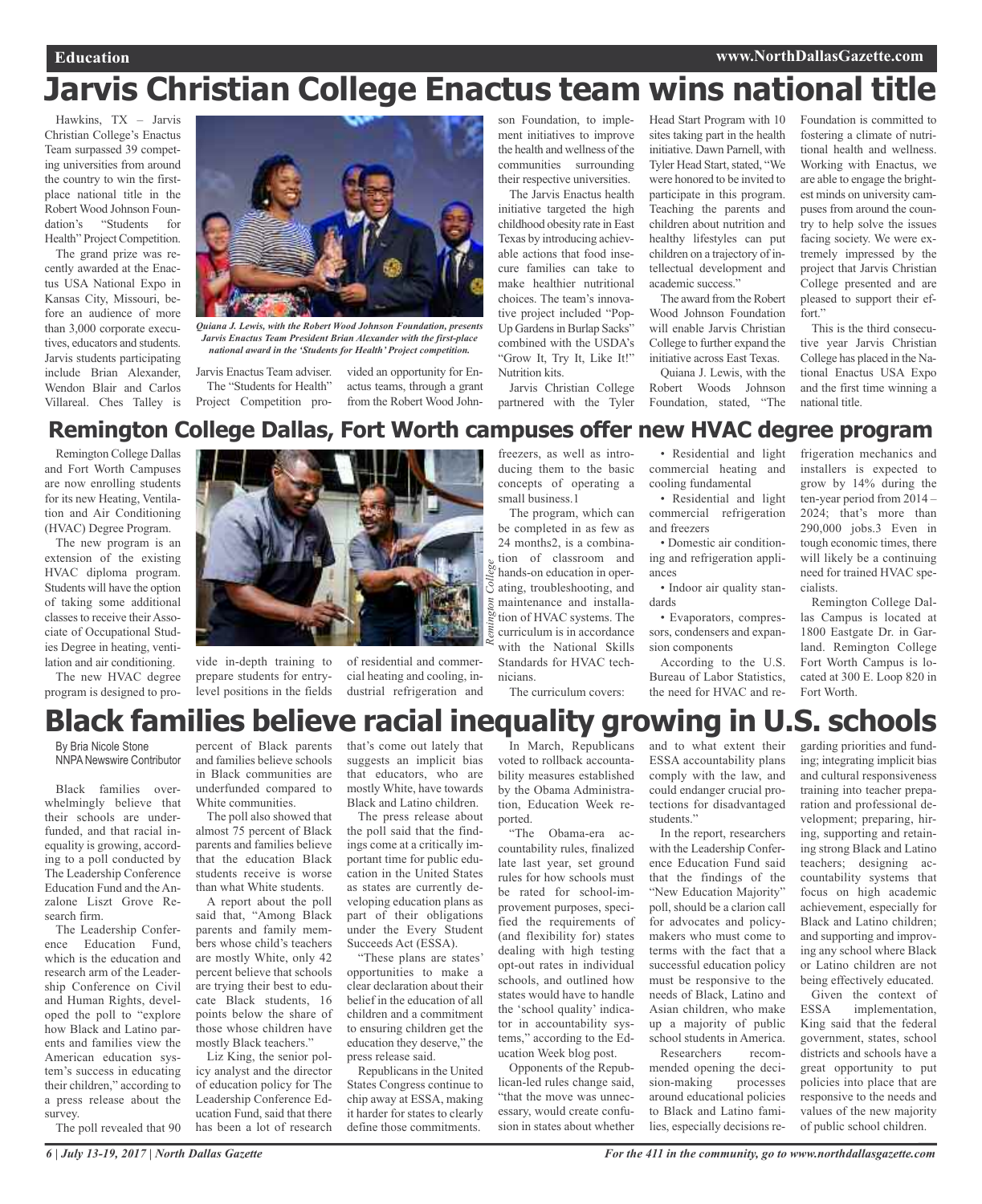## **The Irving Music Factory at Las Colinas have almost weekly events planned from Labor Day through Christmas**

Starting Labor Day weekend, colorful sights, delectable smells and rhythmic sounds will permeate The Irving Music Factory at Las Colinas as the highly anticipated, 250,000-square-foot entertainment center begins opening in phases in the Las Colinas business district. Starting with a dynamic lineup of performances at The Pavilion over Labor Day weekend and ramping up through the end of 2017, new restaurants and entertainment venues will open nearly every week. This activity will culminate with a grand opening celebration December 8-10 produced by



the project developer, North Carolina-basedARK Group.

"The Irving Music Factory at Las Colinas has long been anticipated by Irving residents and surrounding communities and we are excited to be entering the final stages of construction and fulfilling their dream," said ARK Group President Noah Lazes. "The first restaurants and entertainment venues will begin opening in the

weeks following the Labor Day weekend performances at The Pavilion and most of the 25 venues will be open by the end of this year. As music fills the air and venues begin welcoming guests to this unique and fun-filled environment, The Irving Music Factory at Las Colinas will spring to life. We look forward to celebrating all the hard work poured into this project by so many, including the City of Irving, Gensler, Live Nation, Skanska, SunTrust Bank, our fantastic tenants, and most importantly, the residents of Irving."

The first venue to open and Larry the Cable Guy will be The Pavilion, a groundbreaking convertible indoor/outdoor, state-of-theart concert venue that can host 2,500 guests in an intimate theater setting, 4,000 guests for an indoor upscale arena experience or expand into a boutique, indoor/outdoor open-air pavilion for 8,000 guests. Inaugural performances will kick-off August 31 and September 1 with sold-out shows featuring comedian Dave Chappelle. Opening weekend continues with Brad Paisley's Weekend Warrior World Tour 2017 on September 2. Jeff Foxworthy

will be joined by The Marshall Tucker Band and Eddie Money for Jeff and Larry's Backyard BBQ on September 3, and the weekend closes out with Lifehouse & Switchfoot: Looking for Summer Tour on September 4. The Pavilion is booked, managed and operated by Live Nation, the world's largest concert promoter.

Throughout the year, guests of the indoor reserved seat section of the Pavilion will remain cool and comfortable with full air conditioning active even

See MUSIC, Page 10

## **Planning a Zero Waste Event Webinar to give the landfill some relief**

Next time you plan your party or event, think about making it a Zero Waste event. A zero waste event is defined as an event that diverts 90% or more waste from the landfill. This is accomplished by putting the principles of the 3R's – Reduce, Reuse and Recycle – into place.

Even if you can't reach zero waste – you can follow these great tips to help you plan an earth-friendly gathering.



**Reduce** • Send out electronic invitations instead of paper.

• Buy your foods in bulk, which means less packaging. • Request that guests make donations to local charities in lieu of bringing gifts. **Reuse**

• Borrow decorations from friends or families for theme specific parties.

• Use reusable linens, silverware and dishware, whenever possible. **Recycle**

• If paper invitations are necessary, purchase invitations with recycled paper or that can be recycled. *City of*

• Remind your caterers that you are working toward

zero waste and to be mindful of their packaging – NO Styrofoam.

#### **Waste Containers**

The more you can recycle and/or compost at your event, the closer you can get to zero waste. Having the correct waste containers on hand can make a big difference. You may choose to use your own containers for smaller events and place your recycled items in your curbside bin. For larger events, consider reserving recycling, waste and compost containers from us.

These containers can be rented and serviced at your event for a small fee. By including an organic collection container as part of your waste stream – you can achieve even better diversion rates.

Register for the City of Plano's upcoming webinar: Planning a Zero Waste Event August 2, 11 a.m. - noon. Visit the city's website for more info.

## **Carrollton Library seeks feedback on expanded digital services**

*Plano*

As part of the City of Carrollton Public Library's ongoing initiative to provide the best connections possible to the community, the Library has improved and expanded its digital services, increasing the number of features offered to patrons.

Library members can now access more than 50 of the top digital magazines, including *Condé Nast Traveler, Ebony, PCWorld, HOLA! Fashion, ESPN* Magazine, and many more through the new e-magazine provider, Flipster.

"We believe this product will offer a better user experience," said Library Director Shawna Eikenberry. "Through Flipster, users will have access to a more diverse collection of e-magazines that better represent our community."

To access Flipster outside of the Library or through the app, users must have a current Carrollton Library card number. There are no limits to how many magazines a user can download to the app and the service is available 24 hours a day by visiting cityofcarrollton.com/flipster.

Additionally, the Library has partnered with a group of Texas libraries to loan ebooks and e-audiobooks to each other's library cardholders through the cloudLibrary app. Members can view and read titles that belong to a partner library, but only if a user from the owning library doesn't have the material already checked out. Through this partnership, readers will have access to a wider selection of books that are currently not part of the Carrollton Public Library's collection. To begin searching for their next gripping page-turner, patrons can visit cityofcarrollton.com/ebooks.

The Library has also added 13 new Launchpad tablets to its collection. These tablets target "brain training" for adults by using puzzles and games intended to help maintain or improve visual sharpness, fine motor reflexes, memory, and problem-solving skills. The Launchpads can only be checked out by adult patrons for a seven-day period, though the tablets are renewable up to three times if the item has no holds.

In order for the Library to continue providing the best services possible, the City of

Carrollton is asking for the community's feedback and suggestions.

The public is invited to visit cityofcarrollton.com/librarysurvey, fill out the short survey, and offer ideas or suggestions on how the Library can better serve Carrollton.

For more information on the many services, events, and classes provided by the Carrollton Public Library, visit cityofcarrollton.com/library.



For the 411 in the community, go to www.northdallasgazette.com July 13-19, 2017 | North Dallas Gazette | 7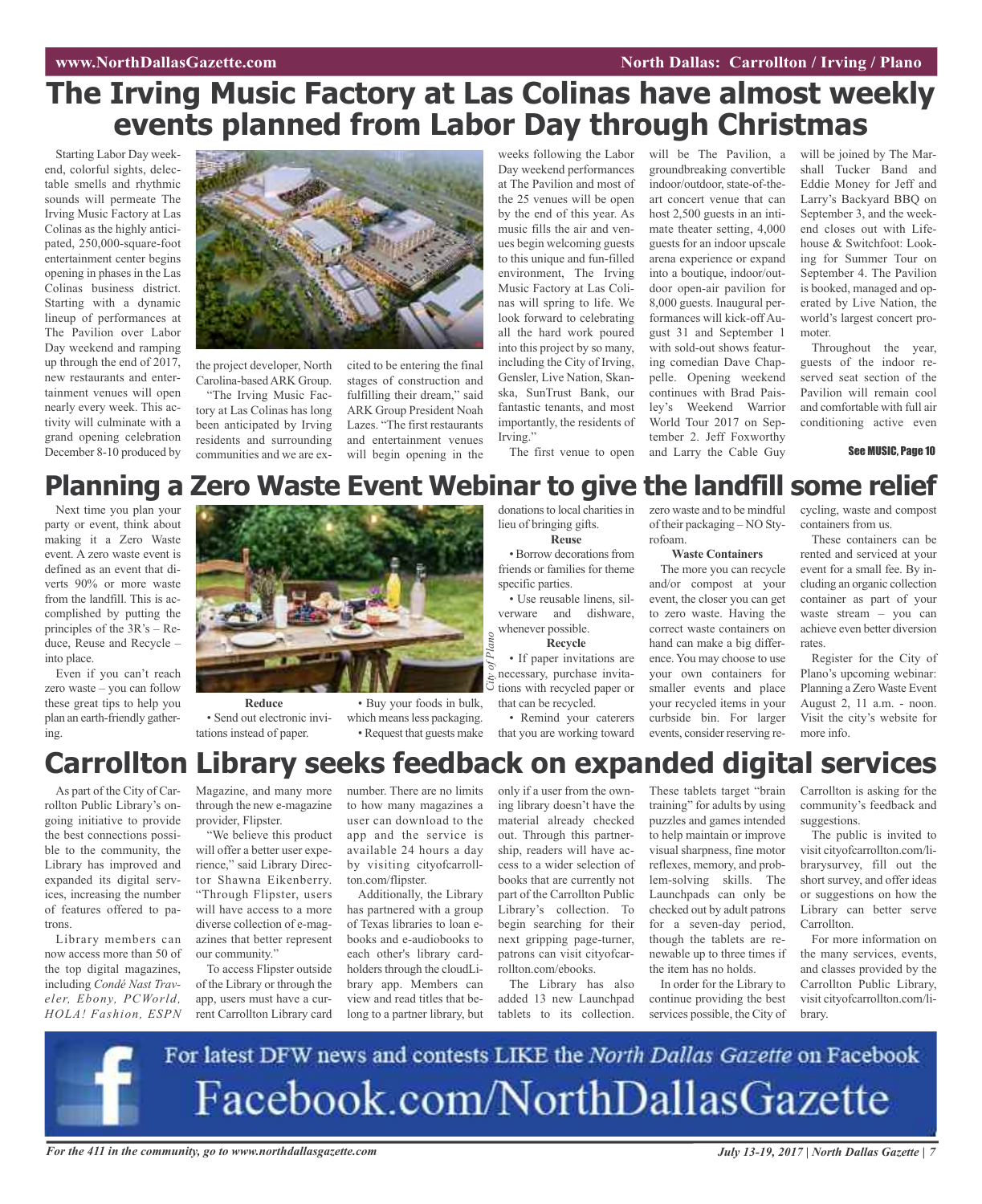#### **City Briefs**

### **DALLAS Reunion Lawn Party**

Reunion Lawn Party will take place on the lawn of Reunion Tower two times this summer! The event is free to the public and features live music, food trucks and lawn games from 6:30 p.m. -10 p.m. (Saturday, July 29 and Saturday, August 26). They averaged 5,000 folks in attendance for each of these events last year and are excited to continue to see this event grow this year.

The event will include lawn games, food trucks, music and more.

#### **Roll Into Bowl & Barrel This Summer Break**

Bowl & Barrel in Dallas knows that families have time to spare this summer now that the kids are out of school, which is why the boutique bowling alley is offering kids under 12 can enjoy one hour of bowling, plus shoes, a delicious hot



dog and drink, all for \$10.

"We wanted to give families a fun and affordable entertainment option while the kids are on summer break," said Kyle Noonan, co-owner of FreeRange Concepts, creator of Bowl & Barrel. "This is a perfect way for parents to keep their kids active while staying cool and enjoying a little friendly competition this summer."

This offer is available Monday through Wednesday from 11 a.m. to 4 p.m. through Aug. 31. Bowl & Barrel is located at the Shops at Park Lake, in the heart of midtown Dallas, to take advantage of this limited-time special info at bowlandbarrel.com.

### **Work of HeART: A Night of Art, Beauty, & Fashion - Benefit- ing Texas Lawyers for Children**

Art lovers are invited to a night of art, beauty, and fashion - benefitting Texas Lawyers for Children - on July 27 from 6:30 p.m. to 9:30 p.m at Samuel Lynne Galleries 1105 Dragon Street in Dallas.

Elle Marie Beauty and Skin Snob are partnering together to present Work of HeART. This evening will include celebrity models and silent / live auctions.Hors d'oeuvres, drinks, entertainment and valet included.

#### **DENTON Thursday Night Jazz**

Thursday nights in downtown Denton will be filled with jazz and classical music as the summer version of Thursday Night Music begins July 13.

UNT on the Square and the University of North Texas' College of Music will present the series of concerts, which run from 8 to 9 p.m. The schedule is:

July 13 - Steve Harlos, jazz flavored piano solos from the professor of piano July 20 - Whittle Me This, gypsy jazz–folk from

UNT music students July 27 - Dan Haerle, piano, and Fred Hamilton,

guitar, former UNT professors Aug. 3 - Molly Fillmore,

an evening of arias from the professor of voice Aug. 10 - Paper Cups, jazz quintet of UNT Jazz students

#### **FRISCO Family event Saturday**

Kiddie Academy of Frisco is hosting a carnivalthemed Grand Opening Event, open to the public, on Saturday, July 15 where attendees will enjoy activities with games and prizes, a photo booth, inflatable obstacle course, balloon artist, carnival games and age appropriate arts and crafts throughout the academy classrooms. Local radio station 97.5 KLAK will also be on site broadcasting live and listeners who attend the event can enter to win a one-year lease on a Jeep Wrangler through KLAK's summer promotion.

The event will be held from 11 a.m. to 2 p.m. at Kiddie Academy of Frisco, 3188 Legacy Drive, Frisco, Texas 75034 and will be free for attendees. The Academy will also host an official ribbon cutting to open the Academy to the public with the Frisco Chamber of Commerce at 9:30 a.m. on July 15 preceding the grand opening festivities.

#### **GARLAND Fair Housing Assessment**

The Assessment of Fair Housing (AFH) is a legal requirement the City must complete in order to continue receiving federal housing and community development funding from the

Department of Housing & Urban Development. The community is encouraged to provide input on Garland's AFH by attending a public meeting at 7 p.m. Tuesday, July 11 or July 18. Learn more by calling 972- 205-3300.

#### **IRVING 2017 Back to School Luncheon**

Join the Irving Chamber at the Irving ISD's educators and administrators at the Back-To-School Luncheon Wednesday, August 2 at 11:30 a.m. Through your vital support, the educators will enjoy a complimentary lunch, school supply bags and door prizes.

Donate a door prize and receive company name on program. Please e-mail item description by July 24 to the Chamber at chamber@irvingchamber.com. All Door Prize items must be delivered before Monday, July 27 to the Irving Chamber main office between 9 a.m. – 4:30 p.m.

# μ, EARTH, WIND & FIRE CHIC FEAT. NILE RODGERS  $\mathrm{JLY}~23^\circ$ **AMERICANAIRLINESCENTER** BUY TICKETS ONLINE AT TICKETMASTER.COM. CALL 800 745.3000, OR VISIT AMERICAN AIRLINES CENTER BOX OFFICE

*8 | July 13-19, 2017 | North Dallas Gazette*

*For the 411 in the community, go to www.northdallasgazette.com*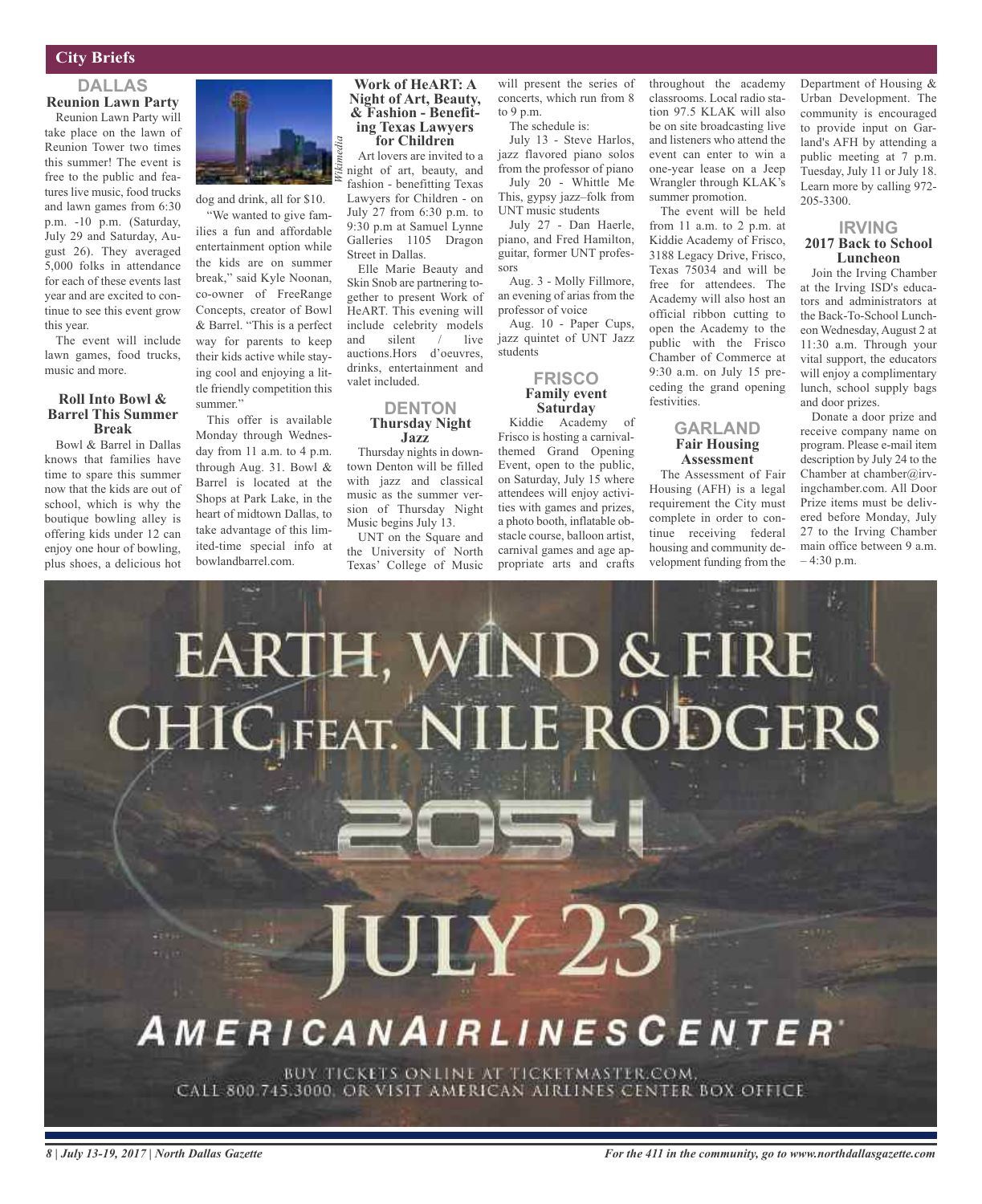## **Ed Gordon discusses his upcoming special on Bounce TV**

By Ruth Ferguson *NDG* Editor

Speaking by phone with the *North Dallas Gazette*, longtime award-winning journalist Ed Gordon, spotlighted what viewers can look forward to on his upcoming special scheduled to appear on Bounce TV on July 17 at 9 p.m. (CST). For the summer special he is focusing on celebrity newsmakers featuring: the ladies from the upcoming movie Girls Trip, athlete turned TV host Michael Strahan, Steve Harvey, Cedric the Entertainer and D.L. Hughley and from Starz's Power Omari Hardwick.

Don't get it twisted just because it is a celebrity focused



show Gordon takes the conversation beyond the usual fluff pieces.

"Throughout the years I have been known for celebrity interviews. I try to put my stamp on it," Gordon shared. Instead of simply discussing their latest projects he tries to give the viewers a look into the lives of the guests.

age of Trump calls for comics to walk a fine line according to Hughley and Cedric. The duo also discusses their friend the late Charlie Murphy who was on tour with them shortly before he passed away. Also, the tears of a clown are real, "We talk about whether some of the comedy comes from a place of pain," Gordon stated.

Hardwick is very popular with fans of Power, but some fans lashed out over the fact he is married to a white woman. This has been an ongoing social media topic over the last year and he discusses with Gordon the fact it can be a hurtful experience for a couple to endure.

The role of comedy in the lovely Jada Pinkett Smith, Sitting down with the

Queen Latifah, Tiffany Haddish and Regina Hall is not a bad day at the office, but Gordon delved into the state of power of women in Hollywood right now. Also, Smith candidly discussed the decision she and husband Will Smith made to boycott the 2016 Oscars in protest of a lack of diversity in the nominees and films spotlighted.

**Strahan is ready for prime time**

When Gordon chatted with Strahan they discussed how he prepared for the sudden boost in fame. This is the second chapter in an already stellar career, from NFL Hall of Fame to *Good Morning America* and now producing.

See GORDON, Page 10



# *Chris Hakkens/ Wikimedia* **WIN Tickets to see Earth, Wind & Fire in Dallas**

chance to win two free tickets to Getaway for a night of music while they Sing A Song with legendary R&B group Earth, Wind & Fire in Dallas on Sunday, July 23 at the American Airlines Center. Visit our Facebook page or our Instagram profile and tell us your favorite Earth, Wind & Fire song for a chance to win tickets. Fans will also have a chance to enjoy CHIC featuring Nile Rodgers.

"Nile Rodgers and CHIC are legendary for their iconic style, song, sound, and groove," said

**STARRING** 

ON SALE NOW!

*NDG* readers have a Philip Bailey, co-founder of Earth, Wind & Fire. "Get ready for a non-stop 2054 party!"

With multiple #1 hit singles between Earth, Wind & Fire and CHIC ft. Nile Rodgers, 2054 The Tour will feature non-stop entertainment from two of America's most legendary musical groups. Most recently, Nile Rodgers was honored with an Award for Musical Excellence from the Rock and Roll Hall of Fame. Earth, Wind & Fire was inducted in 2000.

Tickets are on sale at ticketmaster.com.



Friday, July 14 & Saturday, July 15, 2017 @ 9pm Clarence Muse Café Theatre Physical Address: 1309 Canton Street | Dallas, TX 75201  $>515$ 

#### Hosted by Board Member Albertus Lewis

The Black Academy of Arts and Letters Inc. 2016-2017 40th Seeson programs are supported in part by the Oty of Dallas Office<br>of Cultural Affairs, Bloomberg Philanthropies, The Design Factory, CBS-11/TXA-21, TACA, Radio One-My Pocket App and an Anonymous Fund of the Dallas Foundation. Our media partners include The Dallas Weekly. The Downtown Business News, I-MessengerNews.com, The Garland Journal, Texas Metro News, DFWBarn.com, Dallas Black Business Directory, Dallas Gospel Contaction, The North Dallas Gatetta, Southern Dallas Business & Living Magazine and Tarrant County Commercial.



*NDG Entertainment Ticket Giveaway!!! Follow North Dallas Gazette on Facebook, Twitter and Instagram to keep up on all the latest!!!*

JULY 18 - 30 - MUSIC HALL AT FAIR PARK

.<br>1939: Administrativa del egli anni.<br>1937: Septe Grandes, 2014 egli statut

AUGUST 1 - 6 - BASS PERFORMANCE HALL

DRUM) (hominities)<br>CITL ACL-213-4300 - CECLER ALL-215-4300

**Four mer life**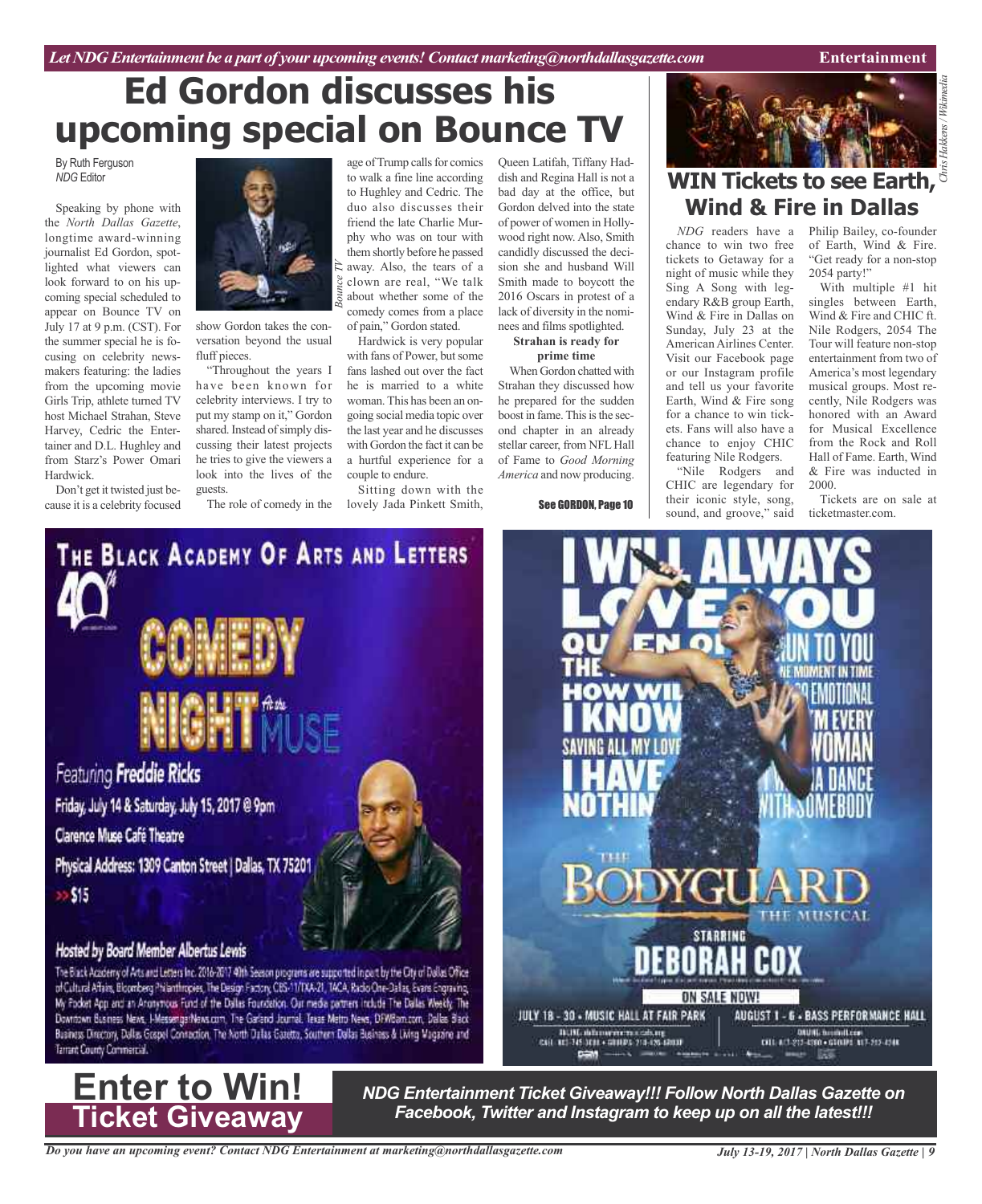**Car Review Entertainment Too!** *Let NDG Entertainment be a part of your upcoming events!Contactmarketing@northdallasgazette.com*

# **WIN tickets to see The Bodyguard in**

Dallas Summer Musicals and Performing Arts Fort Worth are thrilled to announce a co-presentation of the first U.S. national tour hit musical THE BODY-GUARD, to play at the Music Hall at Fair Park July 18-30.

This sensational production will then head over to Fort Worth, where it will play at Bass Performance Hall August 1-6. North Dallas Gazette readers have a chance to win tickets to see



the show in Dallas. Visit our Facebook page or our Instagram profile and tell us your favorite song from The

## **MUSIC,** continued from Page <sup>7</sup>

when open to the outside amphitheater. A diverse selection of dining options and refreshing beverages will be abundant throughout the venue to enhance the entertainment experience. Full VIP treatment is available with the purchase of premium seating packages that include the best seats in the house, a private entrance, close and convenient parking, VIP Club access, personalized services from an account manager and much more. More information about the diverse line-up of entertainers scheduled to perform at The Pavilion is available here.

Following the opening of the Pavilion, a steady parade of 25 restaurant and entertainment concepts will debut almost every week, culminating in the full entertainment center grand opening festivities scheduled for the weekend of December 8. Some of the many restaurant and entertainment options scheduled to open include the following with more announced soon: • Alamo Drafthouse 8

Screen Movie Theater

- Bar Louie
- Bar Manzanilla • Boi Na Braza Brazilian Steakhouse
- Burgerim
- C-Bar
- Freshii
- Gloria's Latin Cuisine
- Grimaldi's Coal Brick Oven Pizza
- Highway 61 South
- K a b u k i J a p a n e s e Restaurant
	- Martini Ranch
- MaxFrut, Texas' First Frozen Whole-Fruit Bar • Nosh & Bottle
	- Sambuca
- TCBY
- Texas Jam House & Marketplace
- Thirsty Lion Gastropub & Grill

efforts have yielded good results.

• Top Round Roast Beef • Uncle Gino's Cucina

Grammy Award-nominated and multi-platinum

Every venue will feature custom designed interiors and generous outdoor patios for guests to enjoy their meal under the vast Texas sky. Many of the restaurants will also offer private rooms with A/V equipment for business meetings and private parties, and live music throughout the week.

Live music and entertainment offerings will be as varied as the wide array of culinary options at The Irving Music Factory. In addition to the diverse roster of entertainers scheduled to appear at The Pavilion, frequent performances by local and regional bands of all kinds will take place on "The Plaza" stage and in many of the restaurants. A focal point of the development is a central town plaza that is reminiscent an upscale town square as

Italiana

• Yard House

win tickets for two.

**MUSIC,** continued from Page <sup>5</sup>

clubs, hotels, convention centers, recording studios," Brown said. "Any place that uses microphones employs audio technicians."

Many of those jobs pay well.Audio engineering jobs in the Dallas area, for example, earn a mean wage of almost \$56,000 per year, according to data from the Texas Workforce Commission.

Zuniga, who is still taking some classes at the college, said he makes \$150 per event

working as a sound engineer at clubs and other venues in the Dallas area. In addition, he has earned enough to buy his own equipment so that he can record and produce music for other artists – and he charges \$70 per hour to do that work.

Steve Browne, professor of recording technology at Cedar Valley, said he has been cultivating relationships and pushing for internships for his students with people in the music industry, and his

"There is a vibrant need out there to pull in our graduates," Browne said. "We work hard to ensure we have cutting-edge equipment so our students can train with modern gear that has real world applications. That's important."

*For more information about the commercial music program at Cedar Valley College, email Dr. Kathryn Brown at KD-Brown@dcccd.edu.*

R&B/pop recording artist and film/TV actress Deborah Cox stars as Rachel Marron. In the role of bodyguard Frank Farmer is television star Judson Mills.

Based on Lawrence Kasdan's 1992 Oscar-nominated Warner Bros. film, and adapted by Academy Award-winner (Birdman) Alexander Dinelaris, THE BODYGUARD had its world premiere on December 5, 2012 at London's Adelphi Theatre. THE

guests freely wander the space with cold drinks and delicious food before pausing a moment to take in the music or admire the offerings of a local vendor. The plaza is designed with abundant greenery and open spaces that will serve as a community gathering place for city events, live music, fashion shows and farmers markets.

BODYGUARD was nominated for four Laurence Olivier Awards including Best New Musical and Best Set Design and won Best New Musical at the Whatsonstage Awards. The UK production of the musical recently completed a triumphant return run in London's West End after a sellout 16-month UK and Ireland tour.

Former Secret Service agent-turned-bodyguard Frank Farmer is hired to

protect superstar Rachel Marron from an unknown stalker. Each expects to be in charge; what they don't expect is to fall in love.

A romantic thriller, THE BODYGUARD features a host of irresistible classics including So Emotional, One Moment in Time, Saving All My Love, Run to You, I Have Nothing, I Wanna Dance with Somebody and one of the biggest selling songs of all time – I Will Always Love You.





*Do you have an upcoming event? Contact NDG Entertainment at marketing@northdallasgazette.com*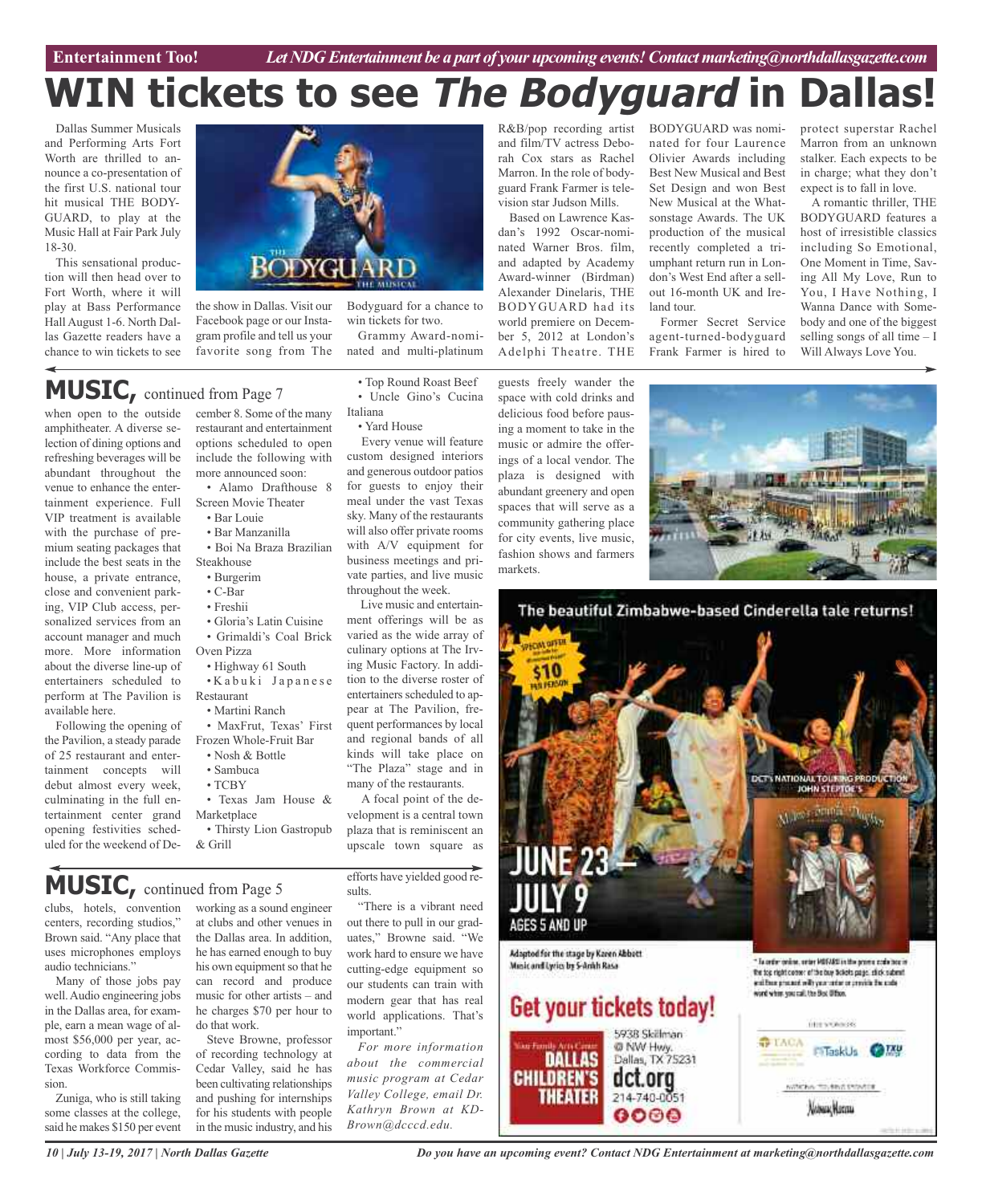## **Avoiding the dangers of Payday Lending**

We all have an understanding of what tough financial times are about. I've scarcely come across anyone in my life who didn't have to struggle during some period in their life. A lot of us were born into poverty. Some were placed in this position due to a job loss, high medical bills or a failed business venture. There are many ways to get out of financial trouble and we preach them every day at Transformance to those who seek our counsel. But there is one option we advise you never to consider—the payday lending route.

Unfortunately, in our communities, the prevalence of payday lending operations is overwhelming. They come in many forms– payday loans, check cashing services, "Moneygrams" and car title loans. They're often brightly advertised with catchy slogans as simple as "Get Money Today!" But they all operate on the exact same premise. They're betting that you won't be able to pay off your original obligation. When this becomes a reality, panic sets in. So you double down, taking out another payday loan to cover the first installment. Then another. Does this sound like a sustainable strategy? Or is it more like pulling on the lever of a slot machine, hoping in vain for a miracle payout to cover what you've already fed the machine?

from the Pew Charitable Trusts, 12 million Americans use payday loans every year. The payday loans they take out can end up being very costly in the long run. Loan amounts generally range from \$50 all the way to \$1,000, depending on state laws. Payday loans are also much more expensive than other methods of borrowing money. Because it's a trap. Do the math and you'll see what I mean. A typical payday loan with a two-week term and a \$15 per \$100 fee have an annual percentage rate (APR) of nearly 400 percent, according to the Consumer Finance Protection Board.

Even credit cards can't get away with charging this kind of interest. In fact, there a word for it. It's called "usury," the practice of loaning money at an exorbitant rate of return. There's a reason that the term "loan shark" has the meaning that it does. Because even if you do survive an encounter with a shark, you'll likely be gravely injured. In the case of payday loans, you're the one who will be injured and it's your credit rating that may not survive.

#### **Payday lending alternatives**

So what are your alternatives? Plenty. Here's what you can do to avoid the cycle of payday loans. Not all may be available to you or apply to your particular situation, but please consider making changes through these short and long-term solutions:

**Make a realistic budget, including your monthly and daily expenditures, and plan, plan, plan.** Try to avoid unnecessary purchases. At the same time, try to build some savings:

savings plan — however modest — can help you avoid borrowing for emergencies. Saving the fee on a \$300 payday loan for six months, for example, can help you create a buffer against financial emergencies. If you qualify, you can enroll in Transformance's A.I.M. (Accountable, Inspirational, Motivational) Program. If you set aside \$25 per month, we'll match it and after one year, you'll have \$600 is savings after 12 months.

**Find out if you have or if your bank will offer you — overdraft protection on your checking account.** If you are using most or all the funds in your account regularly and you make a mistake in your account records, overdraft protection can help protect you from further credit problems.

**Contact your creditors, bill collectors or loan servicers as quickly as possible if you are having trouble with your payments and ask for more time to pay what you owe.** Many may be willing to work with consumers who they believe are acting in good faith.

**Consider a small loan from your credit union or a small loan company.** Some banks may offer short-term loans for small amounts at competitive rates. A local communitybased organization may also make small business loans to people.

At the end of the day, payday lenders are a business, just like anything other organization requiring profitability to keep the doors open. But with a number of alternative financing options available,

**ESSA,** continued from Page <sup>1</sup>

According to research

tures.

There is a continued emphasis on disaggregated data, which provides subgroups with more opportunity for transparency and equity.

**ESSA Timeline** The Texas Education Agency is still in the process of drafting their state plan and has been gathering ongoing feedback since ESSA was enacted.

Texas' draft plan is expected to be available for public comment sometime in August before the school year begins. A final plan must be submitted to the U.S. Department of Education by September 18 for approval.

small deposits do help. A you definitely don't have to help them do so.

> Contact Transformance if you need help working out a debt repayment plan with creditors or developing a budget. You can make an appointment to see us by visiting Transformance's website,www.transformanceusa.org or by calling 1-800-249-2227.

*Dr. Daniel B. Prescott, Jr. is the CEO of Dallas-based Transformance Inc., a fully integrated financial services capability nonprofit. He can be reached at dbpre s cott@transformanceusa.org.*

## **Looking for energetic interns in the Dallas Area**

<sup>A</sup> local community news- paper has an internship position available. The<br>goal is to provide students and aspiring writers an opportunity to gain published clips, experience and professional feedback. The position is for 20 hours a week at



\$8.50 per hour. Assignments will include covering local events, phone interviews, and rewriting press releases.

**Send resume and writing samples to: inquiries1909@gmail.com**



Staving home this Summer but still want to have big fun? DART has you covered. Check out our DARTable Staycations for adventures the whole family will enjoy. From entertainment to dining, these local hidden gems have a little something for everyone to enjoy. And the best part? It's all DARTable!

let's go.

**DART.org/staycation** 

*For the 411 in the community, go to www.northdallasgazette.com*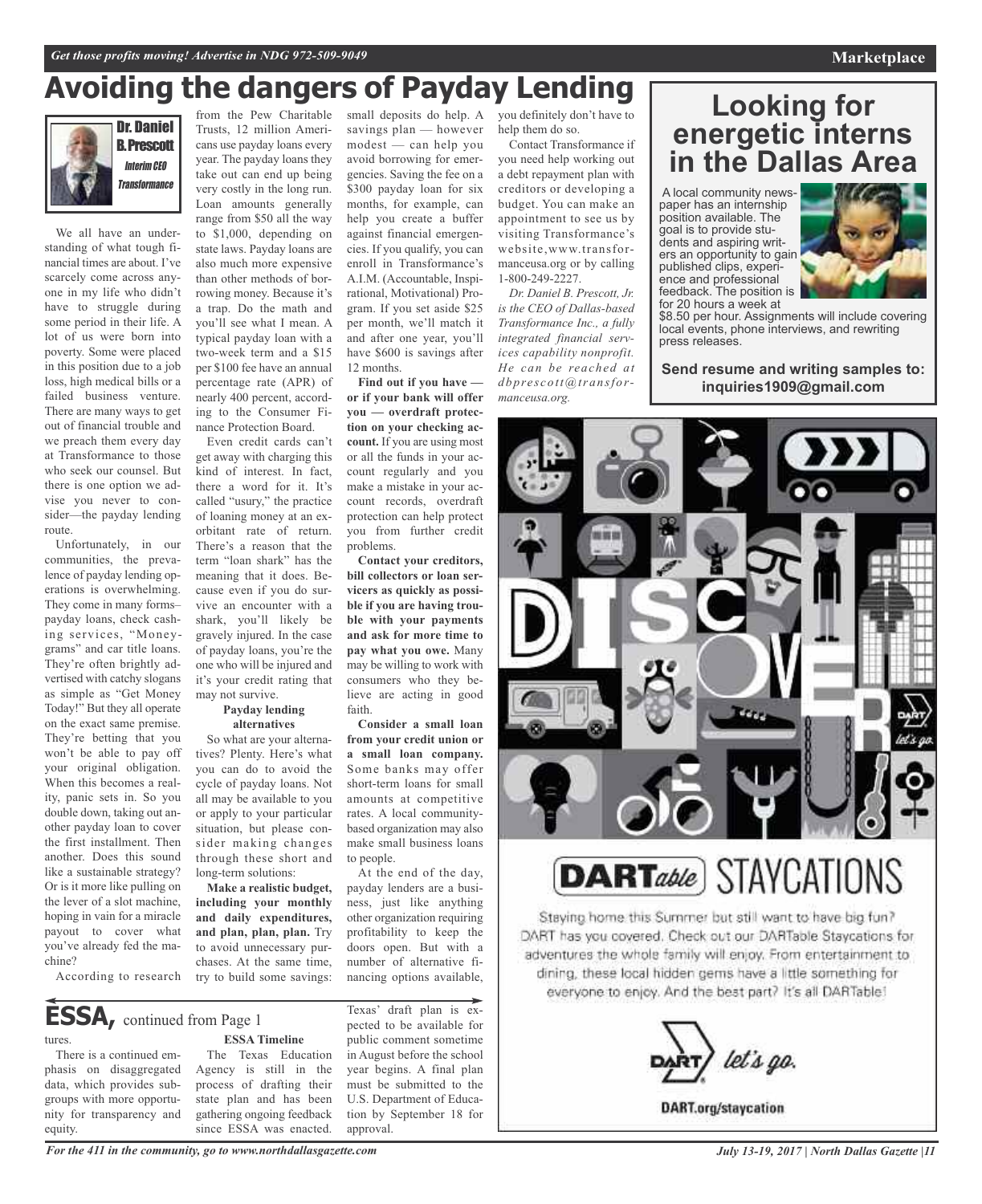## **Dallas volunteer attorney program hosts free small business clinic**

The Dallas Volunteer Attorney Program (DVAP), a joint initiative of the Dallas Bar Association and Legal Aid of NorthWest Texas, will hold a free Small Business Clinic for Dallas County residents who

meet certain financial guidelines. The Small Business Clinic will be held on Thursday, July 20, 5 p.m. at Grace United Methodist Church (4105 Junius, Dallas, TX). Services are free and the

clinic can assist with the following matters:

• Legal counsel on starting and organizing a new business • Drafting or reviewing formation documents, contracts,

or leases)

• Legal advice regarding business permits and licenses, and other applicable laws and regulations

• Referrals to lenders and other assistance programs

Small Business Clinics are

held bi-monthly, on the third Thursday at 5 p.m., in conjunction with the East Dallas LegalClinic.Ifresidents need assistance before or after the Small Business Clinic, they can attend one of the Dallas

VolunteerAttorney Program's other legal clinics held in the Dallas area several times each month. For a full listing of the clinics, log on to http://dallasvolunteerattorneyprogram.org/get-help.

do companies want to draw from an educated pool of workers, they also want to offer their employees a great place to raise a family. Higher education institutions offer companies a source to recruit new talent, as well as a partner in research and development. We consider the number of higher education institutions in each state as well as long-term funding trends for higher education.

We look at several measures of K-12 education including test scores, class size and spending, and we look at technology infra-

See STATES, Page 12

## **Texas ranked fourth among America's Top States for Business**

ENGLEWOOD CLIFFS, N.J.,—The skills gap across the U.S. labor market is big and getting bigger. States are fighting each other like never before to attract businesses and jobs – a battle that CNBC has been chronicling year after year in its annual America's Top States for Business ranking. Texas falls two slots to fourth.

This week CNBC First in Business Worldwide, is counting down the Top 5 States for Business during CNBC's Business Day programming and on CNBC.com. Reporting live from this year's top-ranked state, CNBC Special Correspondent Scott Cohn, revealed on "Squawk on the Street" that Texas ranked #4 among America's Top States for Business with a score of 1,602 out of a possible 2,500 points in an exclusive study, announced.

According to the survey, Texas ranked in the top 10 for workforce, infrastructure, access to capital and cost of living.

Last year, the Lone Star state placed second, but fell two spots, finishing in fourth place for 2017. Texas' best category is a tie between Workforce and Infrastructure, both first in the nation, but the state finished 37th for Quality of Life.

Texas is still adding jobs at among the fastest rates in the country, but unemployment has ticked above the national average. The state has no individual income tax and no corporate tax – just a state business franchise tax that tops out at 0.75% and the top state and local sales tax is 8.25%. Texas' largest employer is the H-E-B supermarket chain and its biggest industry is mining, including oil

The survey ranked states according to 10 broad categories (see press release below for more detailed info) and following are Texas's results:

|    | <b>Rank Category</b>         | <b>Score</b> |
|----|------------------------------|--------------|
| 4  | <b>OVERALL</b>               | 1602         |
| 15 | Cost of Doing Business 219   |              |
| 1  | Workforce                    | 376          |
| 37 | Quality of Life              | 127          |
| 25 | Economy                      | 170          |
| 1  | Infrastructure               | 251          |
| 11 | Technology & Innovation      | 157          |
| 34 | Education                    | 82           |
| 24 | <b>Business Friendliness</b> | 82           |
| 3  | <b>Access to Capital</b>     | 96           |

9 Cost of Living 42

and gas drilling.

To determine the rankings for America's Top States for Business, each state was scored on 66 different measures of competitiveness. CNBC developed a methodology with input from a broad and diverse array of business and policy experts, official government sources, the CNBC Global CFO Council and the states themselves.

A full list of sources that were used for this year's data can be found here. States received points based on their rankings in each metric, which were then separated into ten broad categories. The categories are weighted based on how frequently they are used as selling points in state economic development marketing materials. That way, we grade the states on the criteria they use to sell themselves.

So what makes a state great for business? These are the ten broad categories and the maximum possible points for each in 2017:

#### **Workforce (425 points)**

Most states point with great pride to the quality and availability of their workers, as well as government-sponsored programs to train them. We rate states

based on the education level of their workforce, the numbers of available employees, and the states' demonstrated abilities to retain college-educated workers. We consider each state's concentration of STEM (science, technology, engineering, and math) workers, increasingly in demand by business.

We measure workforce productivity based on each state's economic output per job. We look at the relative success of each state's worker training programs in placing their participants in jobs. We also consider union membership and the states' right-to-work laws. While organized labor contends that a union workforce is a quality workforce, that argument, more often than not, does not resonate with business.

#### **Infrastructure (400 points)**

Access to transportation in all its modes is a key to getting your products to market and your people on the move. We measure the vitality of each state's transportation system by the value of goods shipped by air, waterways, roads and rail. We look at the availability of air travel in each state, the quality of the roads and bridges, and the time it takes to commute to work. We also consider the condition of each state's drinking water and wastewater systems.

#### **Cost of Doing Business (350 points)**

Cost is a major consideration when a company chooses where to do business. We look at the competitiveness of each state's tax climate, as well as statesponsored incentives that can lower the cost of doing business. Utility costs can add up to a huge expense for business, and they vary widely by state. We also consider the cost of wages, as well as rental costs for office and industrial space.

**Economy (300 points)**

A solid economy is good for business. So is a diverse economy, with access to the biggest players in a variety of industries. We look at economic growth, job creation, consumer spending, and the health of the residential real estate market. quartered in each state.

#### **Quality of Life (300 points)**

One way to attract qualified workers is to offer them a great place to live. We score the states on livability including several factors, such as the crime rate, inclusiveness including antidiscrimination protections, the quality of health care, the level of health insurance coverage and the overall health of the population. We evaluate local attractions, parks and recreation, as well as environmental quality.

#### **Technology & Innovation (225 points)**

Succeeding in the new economy — or any economy — takes innovation. Truly competitive states prize innovation, nurture new ideas, and have the infrastructure to support them. We evaluate the states on their support for innovation, and the number of patents issued to their residents. We also consider federal health, science and agricultural research grants to the states.

**Education (200 points)** Education and business go hand in hand. Not only



**A successful asphalt company in the Mid-cities area has openings for:**

#### **Experienced Truck Drivers**

- Current Class A CDL • Satisfactory driving record for the last 3 years (deter-
- mined by Company driving standards). • Pass pre-employment drug screen and DOT physical.
- Speak and write in English.
- Work extended hours, including weekends.
- Must be able to legally work in the United States.

#### **Labor and Equipment Operators: Asphalt and Stabilization Crews**

- Pass pre-employment drug screen and physical.
- Speak and write in English.
- Work extended hours, including weekends.
- Must be able to legally work in the United States

#### **Surveyor Helper**

- 21 years of age
- Familiarity with computers
- Good math aptitude • Current Class C driver's license.
- 
- Satisfactory driving record for the last 3 years (determined by Company driving standards).
- Pass pre-employment drug screen and physical.
- 
- Speak and write in English. • Work extended hours, including weekends.
- Must be able to legally work in the United States

#### **Come talk to us and see what we have to offer!**

(817) 267-3131, Monte

Or apply in person: Reynolds Asphalt 8713 Airport Freeway Suite 100 North Richland Hills, Texas 76180 **EEO**

We measure each state's fiscal health by looking at its credit ratings and outlook, as well as its overall budget picture. Because of their own economic impact as well as the ripple effect, we consider the number of major corporations head-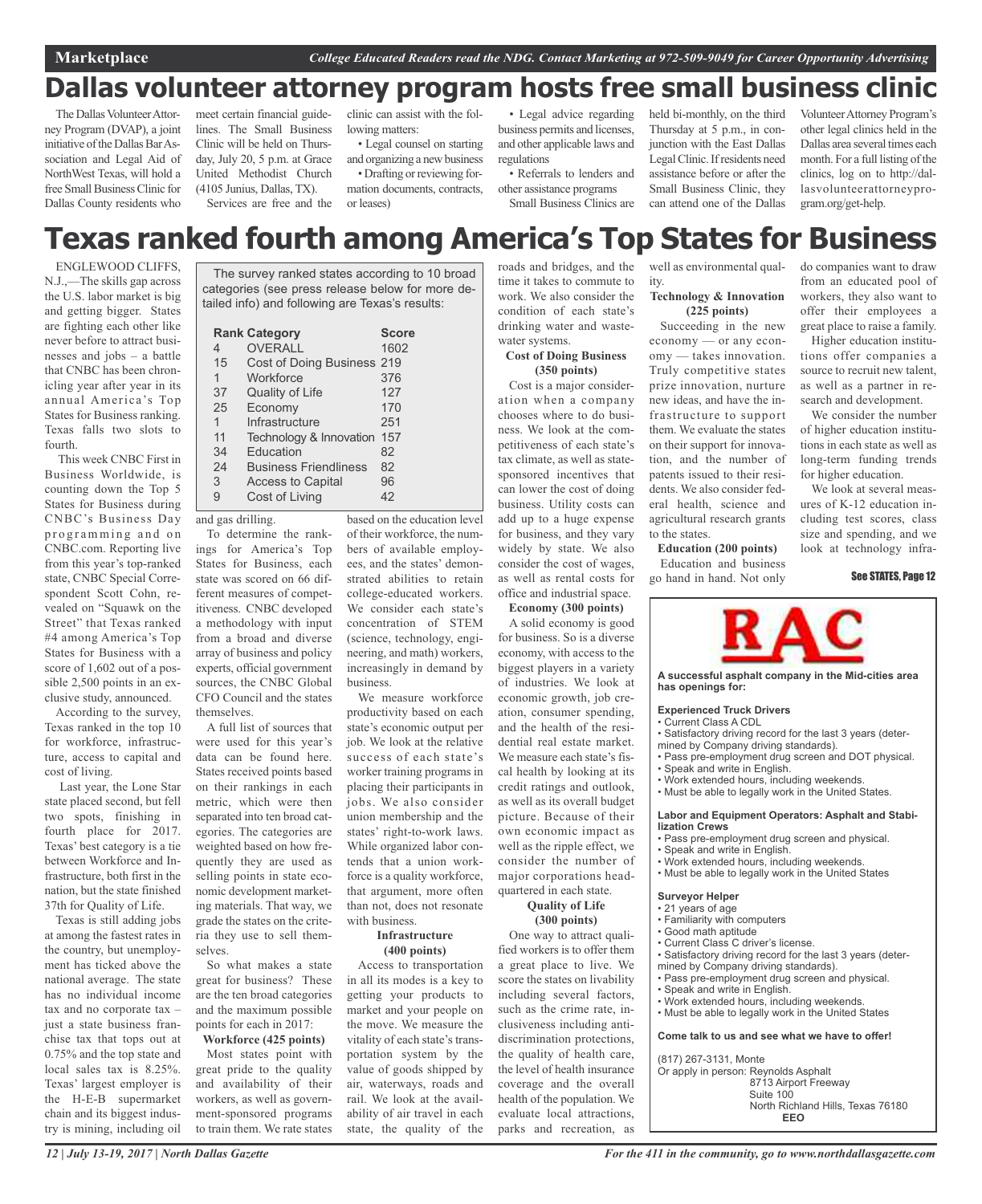## **JPMorgan Chase expands economic opportunity initiative for young men of color in Dallas**

(New York, NY) – JP-Morgan Chase & Co. recently announced The Fellowship Initiative (TFI) will expand to Dallas in 2017 and will recruit new classes of Fellows.

TFI helps create economic opportunity for young men of color by engaging them in a comprehensive, hands-on enrichment program that includes academic support, college access and persistence services, leadership development and mentoring at a critical juncture in their lives.

This initiative is part of the firm's broader, ongoing efforts to provide adults and young people with the education, skills and resources

different type of spotlight. Now, who he dates is headline news.And of course, the tabloids were filled with speculation about his departure from co-hosting with Kelly Ripa. He shares on the

**GORDON,** continued from Page <sup>9</sup>

that contribute to greater economic mobility.

"It's a national emergency that high school graduation rates for young men of color are dangerously low and so many who do graduate lack the skills they need to be successful in college or their careers," said Jamie Dimon, Chairman and CEO of JPMorgan Chase & Co.

"The path to a successful future begins at a young age, and The Fellowship Initiative has proven that the right combination of intensive academic, mentoring and leadership training, can help them get ahead – and that success can help drive entire communities forward, too."

#### JPMorgan Chase launched the TFI pilot in New York in 2010 to explore whether a combination of intensive academic and leadership training could improve high school graduation and college access rates for young men of color. The pilot demonstrated that an intensive, three year program with a holistic approach could contribute to promising outcomes for young men of

color. The Fellows who completed the programs reported elevated academic goals, career aspirations and life-changing personal growth. They also graduated from high school ontime, gained admission to a

know much about him. After the interview, "You walk away finding out a lot more and really liking who he is,"

retailer and purchase a digital antenna for about \$25. Then

ther when the cost of living

We measure the states based on an index of costs

is low.

for basic items.

college program and, collectively, received scholarships and grants totaling \$8.4 million. More than half were the first in their family to attend college.

The Fellowship Initiative will include:

• Academic training and project-based learning throughout the school year and summer;

• Leadership and entrepreneurship training;

• One-on-one mentorship with JPMorgan Chase employees;

• College tours and college preparation workshops;

• SAT/ACT prep coursework; and

• Team-building events.

local and several basic cable channels will be available at no cost. Or download the Bounce TV app and watch the show, a day or two later.



**Attention Suppliers of Goods, Services and Construction**

**Review Competitive Opportunities at https://garlandtx.ionwave.net**

**www.garlandpurchasing.com**

**972-205-2415**



#### REGISTER ONLINE TO TAKE THE CITY OF IRVING'S NEXT CIVIL SERVICE ENTRANCE EXAM

#### *www.cityofirving.org*

*The City of Irving does not discriminate on the basis of race, sex, religion, age or disability in employment or the provision of services.*



## **Ed Bell Construction Company**

*An Equal Opportunity Employer*

July 03, 2017

Ed Bell Construction is a Dallas based heavy highway contractor doing business in the North Texas market since 1963. With clients such as TxDOT, Dallas County Public Works, and the Cities of Dallas, Fort Worth, Richardson and Mansfield (plus many others), we have a strong backlog of work in the highway market locally.

We are currently hiring for the following positions:

- **• Motor Grader Operator**
- **• Mixer Operator**
- **• Paving Machine Operator**
- **• Form Setter (Paving)**
- **• Field Mechanic**
- **• Shop Mechanic**
- **• CDL Driver (Water Truck) (Haul Truck)**

Available: multiple openings

Rate: Negotiable

Must have own transportation Years of Experience required will vary, from 6 months to 2 years (de-

pending on position)

**Physical and Drug Screen Required Must have a Clear Background**

**Must be at least 18 years old (CDL Driver, 21 yrs)**

**Must apply in PERSON, Monday – Friday from 8am to 11am @ 10605 Harry Hines Blvd.**

**Please visit our website: www.edbellconstruction.com/careers Or email your resume to: careers@edbellconstruction.com**

As a single father, he also had to prepare his family for a special how he dealt with the gossip.

> "He learned hard work and determination from his parents," Gordon stated this helped prepare him for a career in sports. He described Strahan as one of the guys everyone knows but don't

## **STATES**, continued from Page 11

structure in the schools. We also look at life-long learning opportunities in each state.

#### **Business Friendliness (150 points)**

Regulation and litigation are the bane of business. Sure, some of each is inevitable.

But we grade the states on the freedom their legal and regulatory frameworks provide for business.

**Access to Capital (100 points)**

Companies go where the money is, and capital flows to some states more than others. We look at venture capital investments by state, as well as traditional bank financing for small and mid-sized businesses.

**Cost of Living (50 points)** The cost of living helps drive the cost of doing business. From housing to food and energy, wages go fur-

TISEO PAVING COMPANY 419 E. Hwy. 80, Mesquite, TX 75150 Tel: (972) 289-0723 Fax (972) 216-5637 www.tiseopaving.com Performing Concrete Street Paving in the Metroplex Area We Accept Subcontracting Bids For All Public Works Projects in the Dallas Area. We Are Accepting Applications for Concrete Mixer Drivers and Heavy Equipment Mechanics

**Equal Opportunity Employer** 

*For the 411 in the community, go to www.northdallasgazette.com*

#### according to Gordon. Viewers who do not have Bounce TV through their local cable provider have two waysto enjoy the Ed Gordon special. Visit an electronics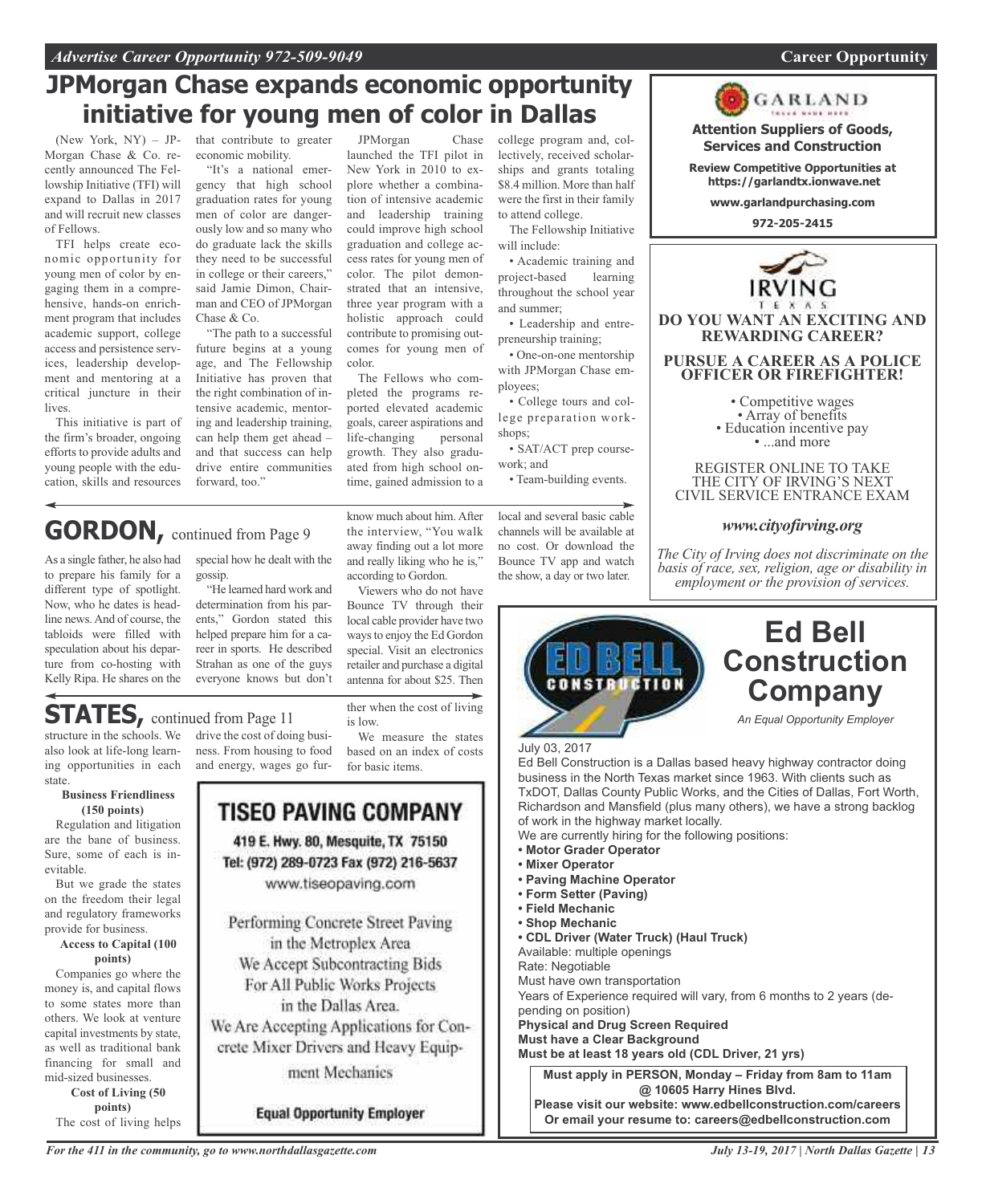## **BETHEL BIBLE FELLOWSHIP,**

#### **CARROLLTON (A PLACE TO BELONG)**

*NOTICE: Pastor Woodson serves the community by providing "Professional Therapy and Counseling Services" on a "Sliding Fee" scale. To schedule an appointment call the Pastoral Counseling Center at 972-526-4525 or email the church at www.bethelbiblefelloswhip.org*

Discover Hope and Help for daily living; and, you don't have to be a member to come. The Connect-2-Reflect (C2R) meetings are held in comfortable and relaxed homes, one in Carrollton and one in Plano, refreshments are served. Call the church for details.

#### **July 16, 9:45 a.m.**

You're invited to our Sunday "Prayer and Meditation" at 9:45 am. You will be blessed and inspired. You don't want to miss this!

#### **July 17, 7 p.m.**

During the month of July only join us in Wednesday's Prayer with a Pastor of the church via a Phone Conformance call. Either with Senior Pastor Woodson, Pastor Larry Gardner, Pastor Patterson or Pastor Bernadette leading pray hour. It's Time to have intercessory prayer for others. Call number 641-715-3200, access code 161883#

#### **July 22, 5-7 p.m.**

You don't want to miss our YAMS' Unashamed Explosion of praising and worshiping God through songs and the spoken word at the church. Set your calendars.

Dr. Terrance Woodson, Senior Pastor 1944 E. Hebron Parkway Carrollton, TX 75007 972-492-4300 www.bethelbiblefelloswhip.org

**FELLOWSHIP CHRISTIAN CENTER CHURCH IN ALLEN "THE SHIP"**

*Follow us on Social Media (Facebook, Twitter, YouTube and Vimeo).*

#### **July 16, 8 a.m.**

Join us in our Sunday Morning Services as we praise and worship God in the Joycie Turner Fellowship Hall; followed by our Sunday Worship Services; and bring someone with you, you will be blessed.

#### **July 19, 7 p.m.**

Join us in our Wednesday's 12 Noon-Day Live, Prayer and Bible Study and/or our Wednesday Night Live, Prayer and Bible Study at 7 p.m. to learn more about God's Word. Be encouraged by God's plan for your maturity and His glory; and most of all; be prepared to grow.

#### **July 29**

You're invited to help us with "Community Give Back" time. Sixty (60) volunteers are needed to help with Children's Hospital, Hope's Door, Soul Church Barn, Equest, The Samaritans Inn and Dominique Cares. Call the church for the time and other details.

#### **July until August 20**

This is a 70 Day Challenge in seven stages of development by praying daily; reading the book of the quarter, "Chase the Lion" by Mark Batterson; preparing a household budget for the summer; exercising at least three days a week; a Spiritual Workout on a Sunday, Wednesday or Saturday; Tithing the Bible Way; and learning how to forgive. Call the church for details.

Dr. W. L. Stafford, Sr., Ed. D. Senior Pastor

1609 14th Street Plano, TX 75074 972-379-3287 www.theship3c.org

#### **INSPIRING BODY OF CHRIST CHURCH, Let's Go Fishing! MATTHEW 4:19**

 $\mathcal{L}=\mathcal{L}^{\mathcal{L}}$  , where  $\mathcal{L}^{\mathcal{L}}$  , we have the set of the set of the set of the set of the set of the set of the set of the set of the set of the set of the set of the set of the set of the set of the set of

**July 16, 10 a.m.** You're invited this Sunday as we praise, worship, honor and magnify God's Holy name.

### **July 17, 7 p.m.**

Join us in Monday School as we grow in God's Word; learn what God has to say to us.

Pastor Rickie Rush 7701 S Westmoreland Road Dallas, TX 75237 972-372-4262 www.Ibocchurch.org

#### **MT. OLIVE CHURCH OF PLANO (MOCOP) (Uniting the Body of Christ Among Nations)**

#### **July 16, 10 a.m.**

Join us for Worship Service as we praise and worship God for His Honor and His glory; and don't forget to comeback at 7 p.m. for our Brazilian Church.

#### **July 19, 7 p.m.**

You're invited to our Wednesday's Bible Study class; you will learn what God has to say to us. Come to be encouraged by God's plan for your spiritual growth and His glory. Pastor Sam Fenceroy Senior Pastor and Pastor Gloria Fenceroy 300 Chisholm Place Plano, TX 75075 972-633-5511 www.mocop.org  $\overline{\phantom{a}}$  , and the set of the set of the set of the set of the set of the set of the set of the set of the set of the set of the set of the set of the set of the set of the set of the set of the set of the set of the s

> **SHILOH MBC IN PLANO**

## **MT. OLIVE CHURCH OF PLANO**

300 Chishoim Pl. Plano, TX 75075 972-633-5511

### Answers you need, Hope for today is waiting for you...



#### **(WHERE COMMUNITY BECOMES FAMILY)**

Come and connect to God through Shiloh; grow in Christ through the study of God's Word; and Serve God through service to each other and to the world. John 12:26.

**July 16, 8 a.m. & 11 a.m.** Join us for our annual Friends & Family Day; you will enjoy the fellowship, fun and food during the 8 a.m. and in the 11 a.m. Worship Services.

### **July 19, 7 p.m.**

You're invited to our

Wednesday's Bible Study to



972-423-6695 www.smbcplano.org

Dr. Isaiah Joshua, Jr. Senior Pastor



### www.**IRSsafe**.com

NDG now has a "Special Advertising Package"for churches and non-profit organizations that need to let the community know about your Special Event.

#### Opportunity You Can Measure...

#### **Church Events**

- Church Anniversary
- Pastor's Anniversary
- Women's Day
- Men's Day

#### **Non-Profit Org. Events**

- Fundraisers
- (Concerts)
- Special Events
- (Personal or Community)

## Special Rate \$199

(Black & White, per insertion) Ad size - 4.905"x 6"(Quarter Page, B&W) (NOTE: Color Ad \$75 extra per inserion) Production disclaimer - NDG ad meake-ready is not included in promotion. Layout/production of "copy ready"ad will be a nominal extra cost. E-mail ad copy to: Marketing@NorthDallasGazette.com or call our Marketing Department today! -509-9



#### **Church Happenings www.NorthDallasGazette.com**

learn more about God's Word.

Come and be encouraged by God's plan for your maturity and growth; it's all for His glory and His honor. We are, "Growing in Christ through the study of His Word."

Our church ministries offer opportunities for motivation and growth; join us and see. Be blessed of the Lord.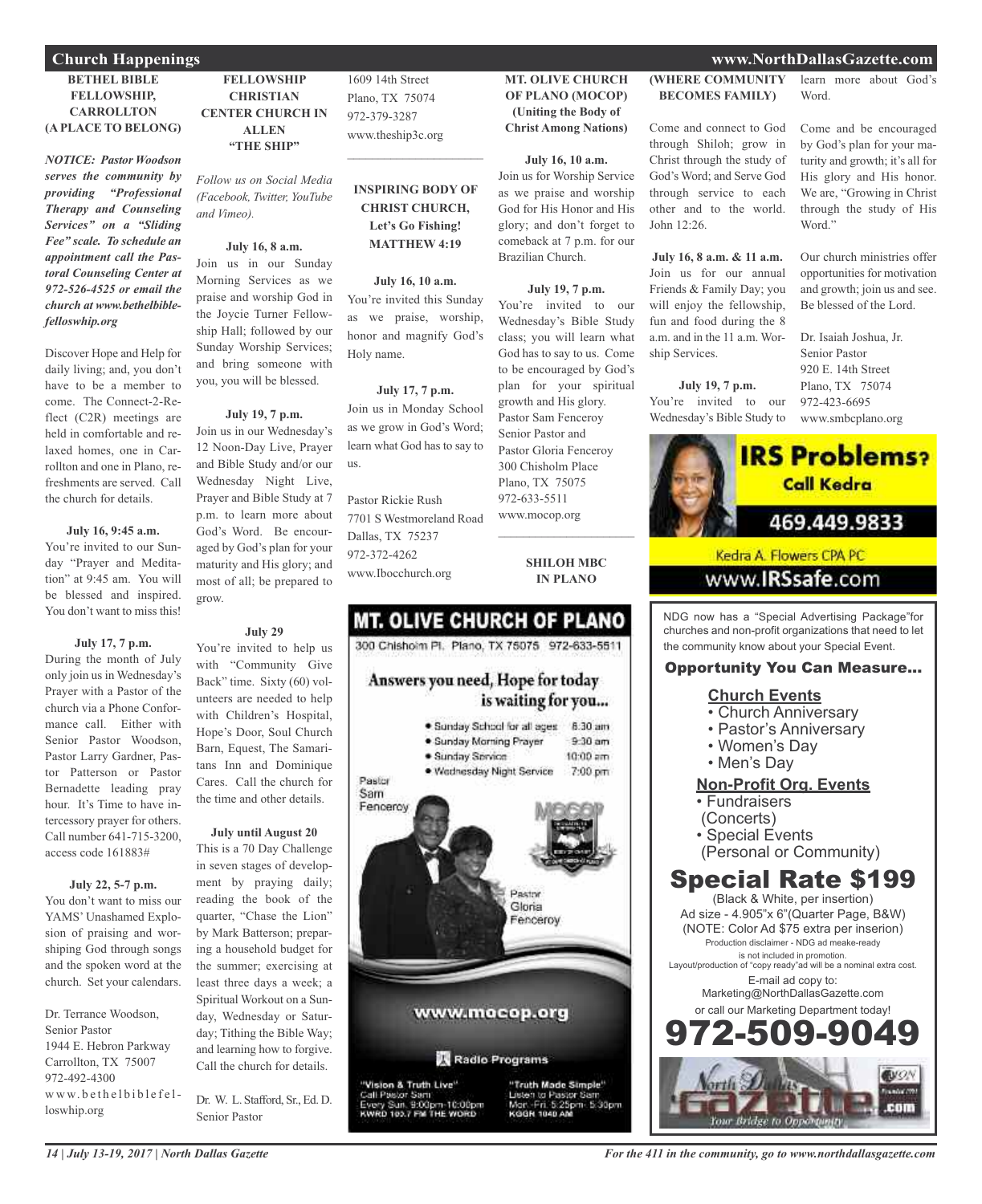

*Send email to: businessoffice@ northdallasgazette.com to sign up for Sister Tarpley's weekly electronic newsletter.*

"I tell you the truth, we speak of what we know, and we testify to what we have seen, but still you people do not accept our testimony." - John 3:11

When is the last time God did something in your life that can only be explained as God? Was it yesterday? Was it just last week? Perhaps it was a month ago? Maybe it was a year ago?

The answer to this question may mean several things. If it has been some time since you saw God's activity in such a way that you know it was His hand, you may not be trusting to a level that requires faith.

You may not be risking

*Church Happenings is a weekly calendar of religious servicesproduced by the North Dallas Gazette. To make additions or corrections to the calendar, contact: religion@northdallasgazette.com*

Transforming Life Christian

Fellowship

Come and join us at our new

Worship & Ministry Center

"where you won't be judged, but unconditionally loved."

8737 King George Dr.

Dallas, TX 75235

 $(214)$  267-8523

NAME AND DESCRIPTION OF

enough for God to show Himself. You must have faith in God.

The converts in the early Church changed the world they lived in because of what they saw, heard and did.

It was the power of the gospel that changed lives, not what they learned from mere teaching. This power drew people to Christ it was the only way to draw them.

Things happened that could not be explained as anything other than the activity of God. Is that the kind of faith you are experiencing in your life? If not, why not?

Many of us live a wholesome, moral life, but those we associate with do not see this activity as anything that cannot also be achieved by themselves.

That is why many are not drawn to our lives. God's power is not evident. The Lord has been challenging me to trust Him at levels I have never trusted before, will you let Him challenge

you?

This level of trust has placed me in a vulnerable position. However, the blessing of this relationship is that I see the activity of God as never before, and those close to me see it as well.

It builds their faith and draws others to investigate. Sometimes the activity of God comes in unusual ways.

God often sets up scenes that appear to be negative on the front end, but God has orchestrated these events for His glory.

-Without Pharaoh's pursuit of Israel at the Red Sea, there is no miraculous deliverance for Christians to read about now..

-Without Lazarus's death, there is no rising to life. -



**Unexplained power**

*Timothy Alexander Traylor (Texas State University) Major: Mass Communications: Advertising and Business Marketing Timothy's Parents are Carl E. Traylor and the late Shelia Traylor. Tim's future plans are working at Best Buy in San Marcos as he prepares to pursue Graduate School and full time employment in his field. He says that he is thankful to God and his parents for giving him this opportunity and he wants to continue following*



North Dallas Gazette takes a moment to reflect on the past with **Historical Perspectives from Sister Tarpley** Hear what it was like growing up in <sup>a</sup> very different Dallas when Booker T. Washington was <sup>a</sup> black school. Sister Tarpley graduated frm there and went on to college and later became <sup>a</sup> city councilmember in Carrollton.

**Look for NDGTV at NorthDallasGazette.com**



Without Goliath, there is no underdog story. Praise God. -Without Peter stepping out of the boat, there is no miracle on the water.

-Without Judas' betrayal, there is no resurrection. All glory and praise to God. God wants to show Himself in ways you and I cannot imagine.

Let God demonstrate His power in your community and workplace today. Then, you will see "all men drawn unto Me."



#### *For the 411 in the community, go to www.northdallasgazette.com*

*July 13-19, 2017 | North Dallas Gazette | 15*